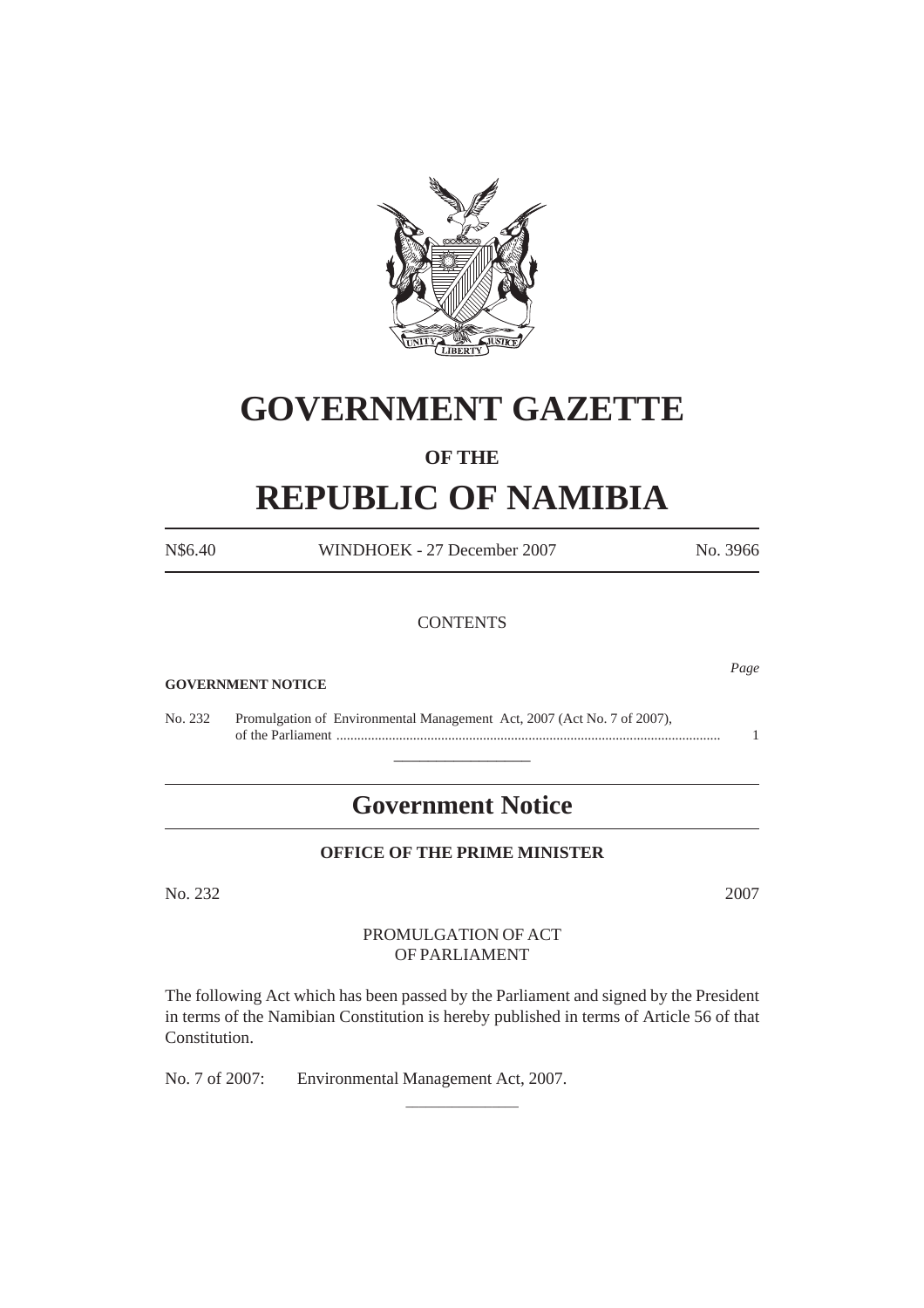# **ACT**

**To to promote the sustainable management of the environment and the use of natural resources by establishing principles for decision making on matters affecting the environment; to establish the Sustainable Development Advisory Council; to provide for the appointment of the Environmental Commissioner and environmental officers; to provide for a process of assessment and control of activities which may have significant effects on the environment; and to provide for incidental matters.**

*(Signed by the President on 21 December 2007)*

**BE IT ENACTED** by the Parliament of the Republic of Namibia, as follows:

# ARRANGEMENT OF SECTIONS

# PART I DEFINITIONS AND OBJECT OF ACT

- 1. Definitions
- 2. Object of Act

# PART II PRINCIPLES OF ENVIRONMENTAL MANAGEMENT

3. Principles of environmental management

# PART III

# GENERAL FUNCTIONS AND POWERS OF MINISTER

- 4. Functions of Minister
- 5. Powers of Minister in respect of waste

#### PART IV

# SUSTAINABLE DEVELOPMENT ADVISORY COUNCIL

- 6. Establishment of Advisory Council
- 7. Functions of Advisory Council
- 8. Composition of Advisory Council<br>9. Term of office of members of Adv
- Term of office of members of Advisory Council
- 10. Vacation of office and filling of vacancies
- 11. Meetings of Advisory Council
- 12. Administration of Advisory Council
- 13. Allowances of members of Advisory Council and committees
- 14. Disclosure of interest
- 15. Annual report

#### PART V

### ENVIRONMENTAL COMMISSIONER AND ENVIRONMENTAL OFFICERS

- 16. Appointment of Environmental Commissioner
- 17. Functions of Environmental Commissioner
- 18. Appointment of environmental officers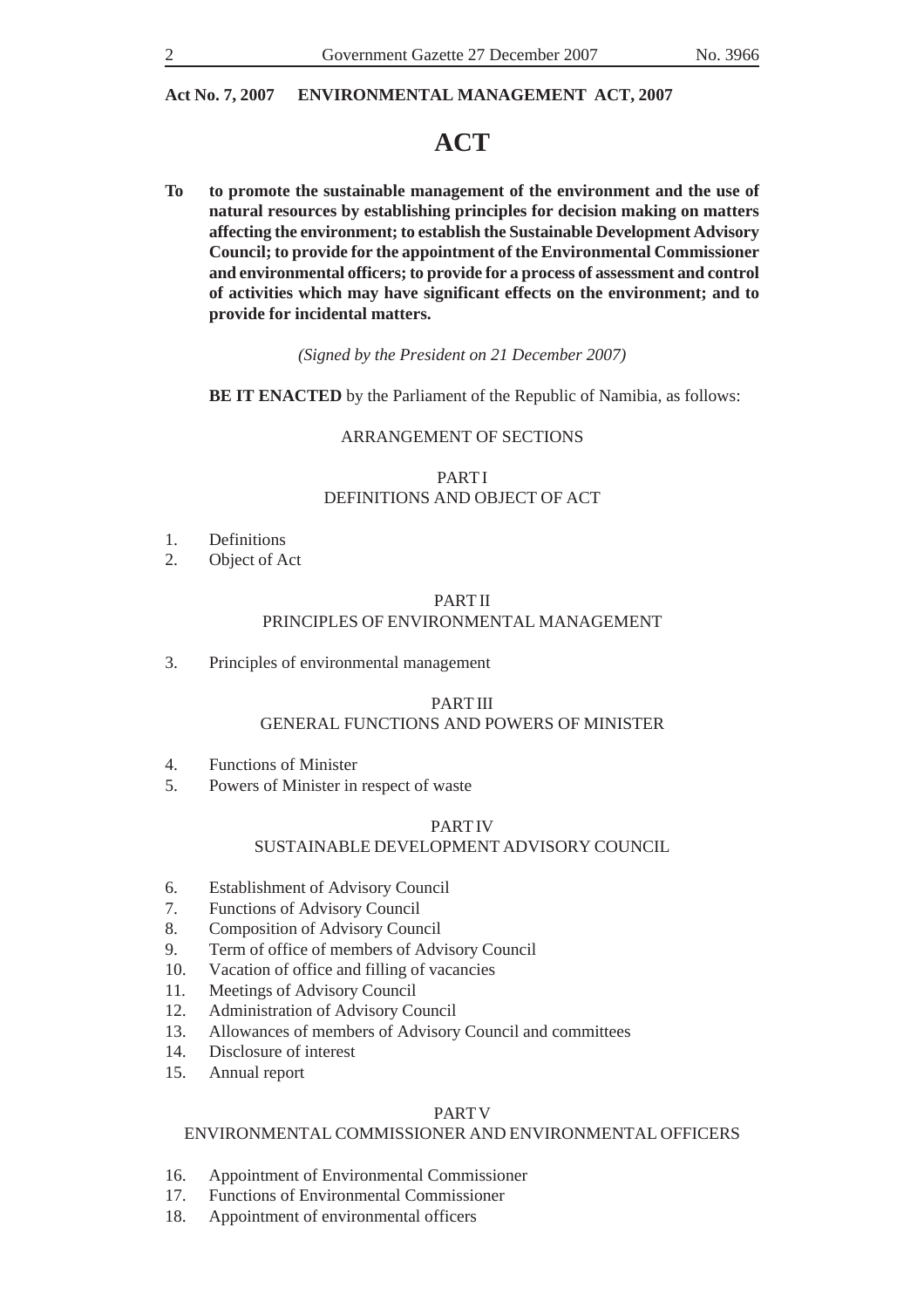- 19. Entry and inspection
- 20. Compliance orders
- 21. Objections to compliance order
- 22. Offences in relation to environmental officers

#### PART VI ENVIRONMENTAL PLANS

- 23. Objects of environmental plans
- 24. Environmental plans
- 25. Approval of environmental plans
- 26. Compliance with environmental plans

# PART VII ENVIRONMENTAL ASSESSMENT

- 27. Listing of activities and prohibition in respect of listed activities<br>28. Exemption
- Exemption
- 29. Provisions relating to listing of activities
- 30. Procedure for identifying competent authorities
- 31. Effect of authorisations under other laws

# PART VIII

# ENVIRONMENTAL ASSESSMENT PROCESS

- 32. Application for environmental clearance certificate
- 33. Registration of application and determining whether an assessment is required
- 34. Procedure where assessment is not required
- 35. Procedure where assessment is required
- 36. Review
- 37. Environmental Commissioner's decision
- 38. Record of decisions
- 39. Amending conditions of environmental clearance certificate
- 40. Duration of environmental clearance certificate
- 41. Prohibition on transfer of environmental clearance certificate
- 42. Suspension or cancellation of environmental clearance certificate
- 43. Offences relating to this Part

# PART IX

# SPECIAL PROVISIONS RELATING TO ENVIRONMENTAL ASSESSMENTS

- 44. Consultation
- 45. Appointment of external specialist
- 46. Assessment costs may be recovered
- 47. Access to environmental information
- 48. International environmental agreements

# PART X

# GENERAL PROVISIONS

- 49. Delegation
- 50. Appeals to Minister
- 51. Appeal to High Court against Minister's decision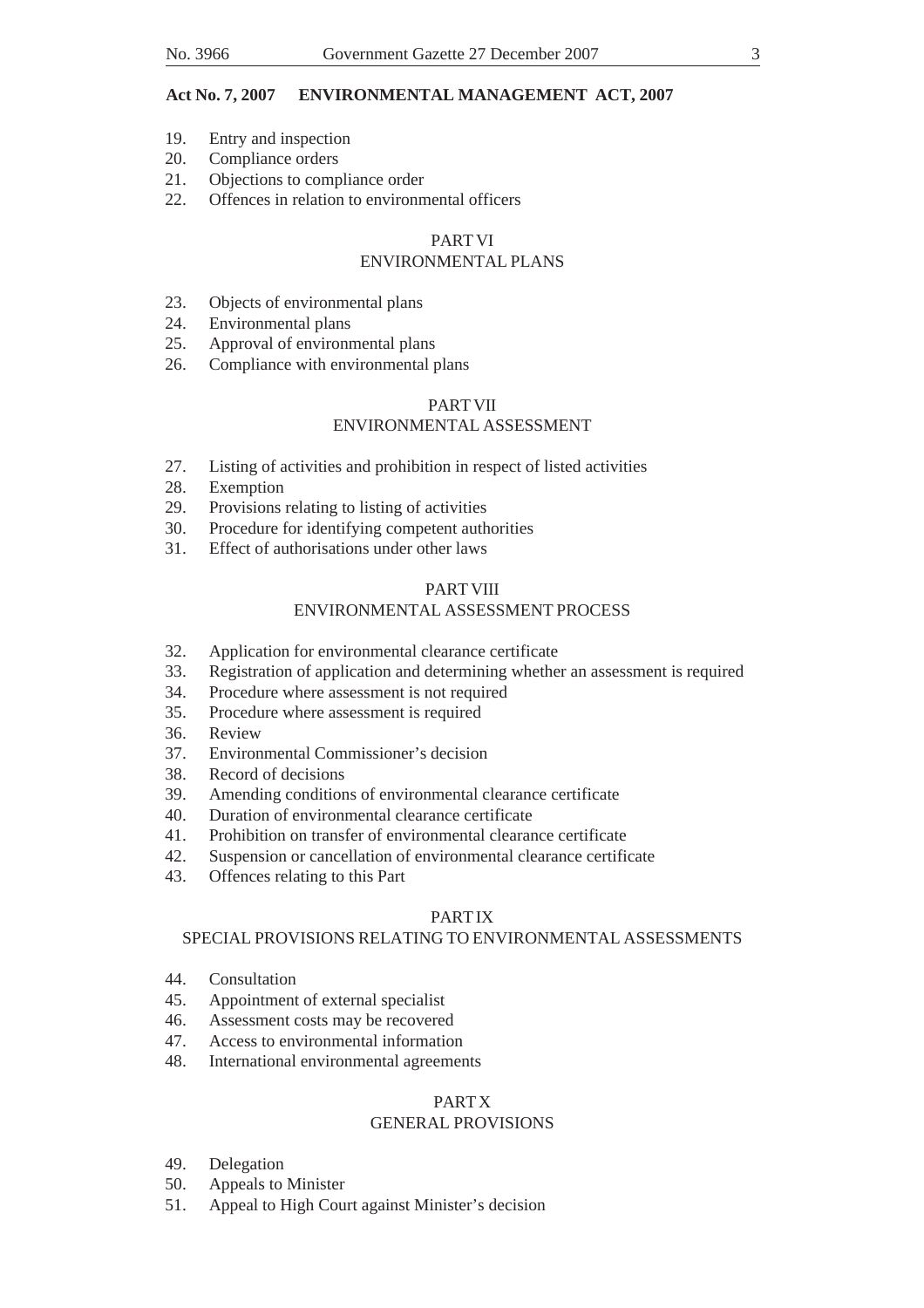- 52. Limitation of liability
- 53. Offence by a body corporate and jurisdiction
- 54. Forfeiture and payment into Fund
- 55. Act to bind State
- 56. Regulations
- 57. Existing authorisation
- 58. Short title and commencement

#### PART I DEFINITIONS AND OBJECT OF ACT

#### **Definitions**

**1.** In this Act, unless the context indicates otherwise -

"activity" means a physical work that a proponent proposes to construct, operate, modify, decommission or abandon or an activity that a proponent proposes to undertake;

"Advisory Council" means the Sustainable Development Advisory Council established by section 6;

"assessment" means the process of identifying, predicting and evaluating -

- (a) the significant effects of activities on the environment;
- (b) the risks and consequences of activities and their alternatives and options for mitigation with a view to minimise the effects of activities on the environment and to maximise the benefits and to promote compliance with the principles set out in section 3;

"assessment report" means a report that presents the procedures and findings of an assessment;

"authorisation" means an approval, licence, permit or other authorisation by a competent authority in respect of a listed activity;

"biological diversity" means the variability among living organisms from all sources, including amongst others, terrestrial and aquatic ecosystems and the ecological complexes of which they are part, and this includes diversity within species, between species and of ecosystems;

"competent authority" means -

- (a) an organ of state which is responsible, under any law, for granting or refusing an authorisation; or
- (b) the competent authority identified in terms of section 30;

"Criminal Procedure Act" means the Criminal Procedure Act, 1977 (Act No. 51 of 1977);

"environment" means the complex of natural and anthropogenic factors and elements that are mutually interrelated and affect the ecological equilibrium and the quality of life, including -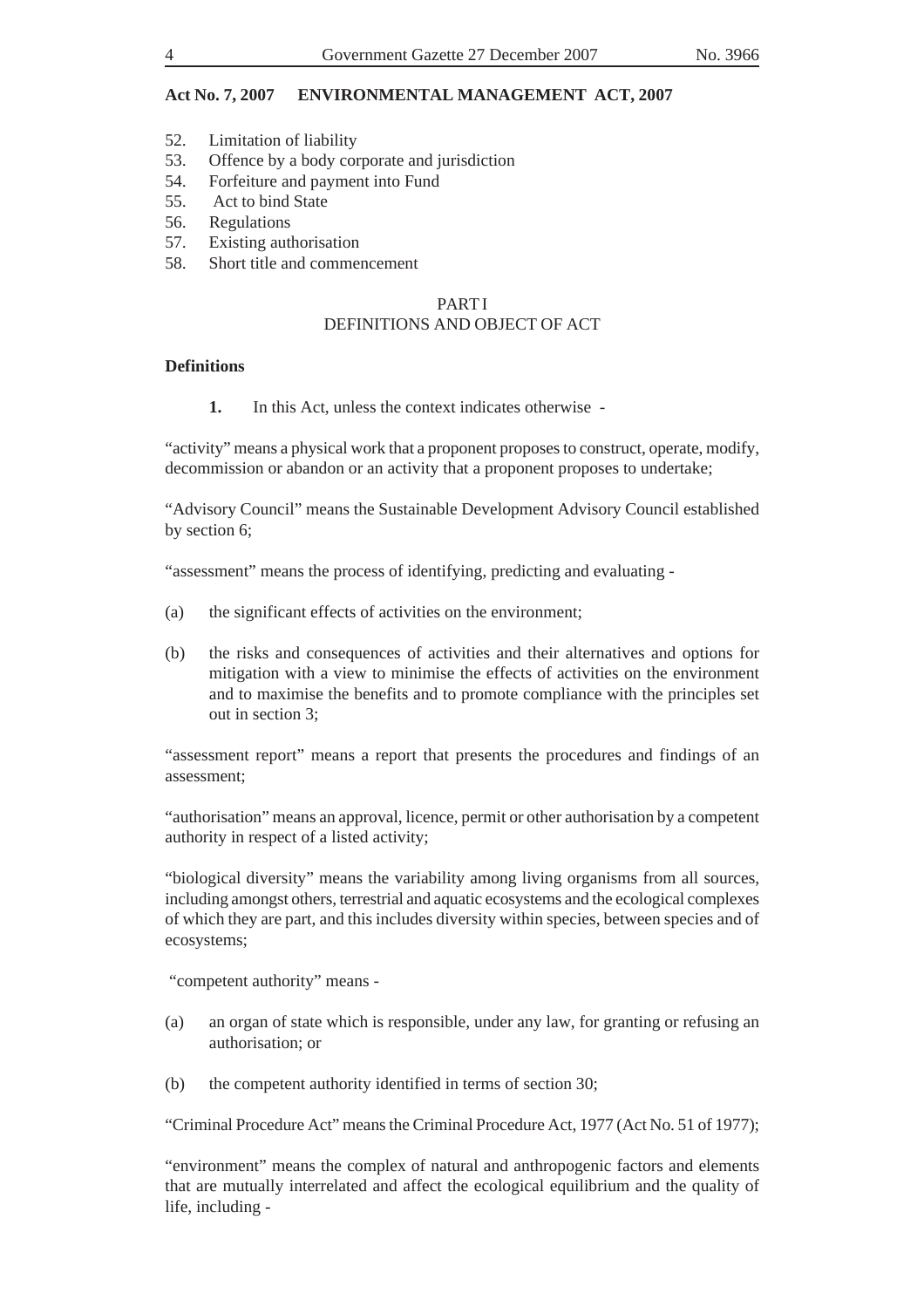- (a) the natural environment that is the land, water and air, all organic and inorganic material and all living organisms; and
- (b) the human environment that is the landscape and natural, cultural, historical, aesthetic, economic and social heritage and values;

"environmental clearance certificate" means an environmental clearance certificate issued in terms of section 34 or 37, authorising a listed activity to be undertaken;

"Environmental Commissioner" means the Environmental Commissioner appointed in terms of section 16;

"environmental officer" means an environmental officer appointed in terms of section  $18<sup>5</sup>$ 

"environmental plan" means an environmental plan referred to in section 24;

"Fund" means the Environmental Investment Fund of Namibia established by section 2 of the Environmental Investment Fund of Namibia Act, 2001 (Act No. 13 of 2001);

"listed activity" means an activity listed in terms of section 27(1) or 29;

"Minister" means the Minister responsible for environment;

"Ministry" means the Ministry responsible for the administration of matters relating to the environment;

"organ of state" means -

- (a) any office, ministry or agency of State or administration in the local or regional sphere of government; or
- (b) any other functionary or institution
	- (i) exercising a power or performing a function in terms of the Namibian Constitution; or
	- (ii) exercising a public power or performing a public function in terms of any law,

but does not include a court or a judicial officer;

"Permanent Secretary" means the Permanent Secretary of the Ministry;

"person" includes an organ of state;

"premises" includes land and any building, structure, vehicle, ship, vessel, aircraft or container;

"prescribe" or "prescribed" means prescribe or prescribed by regulation;

"proponent" means a person who proposes to undertake a listed activity;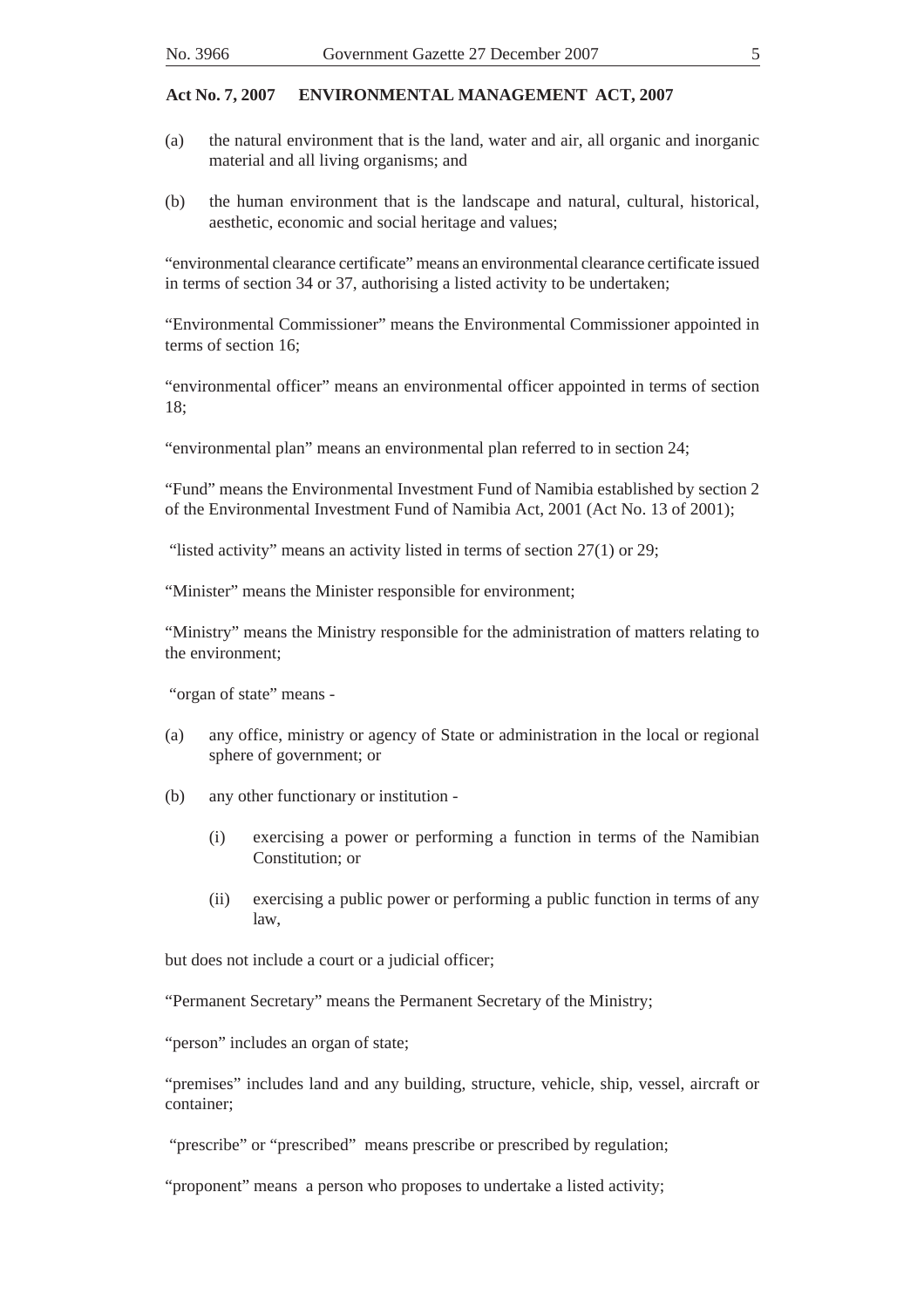"regulation" means a regulation made under this Act;

"review" when used in Part VIII, means the process of determining whether an assessment has been carried out correctly or whether the resulting information is adequate in order to make a decision;

"significant effect" means having, or likely to have, a consequential qualitative or quantitative impact on the environment, including changes in ecological, aesthetic, cultural, historic, economic and social factors, whether directly or indirectly, individually or collectively;

"staff member" means a staff member as defined in section (1) of the Public Service Act, 1995 (Act No. 13 of 1995);

"sustainable development" means human use of a natural resource, whether renewable or non-renewable, or the environment, in such a manner that it may equitably yield the greatest benefit to present generations while maintaining its potential to meet the needs and aspirations of future generations including the maintenance and improvement of the capacity of the environment to produce renewable resources and the natural capacity for regeneration of such resources; and

"this Act", includes any notice or regulation issued or made under this Act.

#### **Object of Act**

**2.** The object of this Act is to prevent and mitigate, on the basis of the principles set out in section 3, the significant effects of activities on the environment by -

- (a) ensuring that the significant effects of activities on the environment are considered in time and carefully;
- (b) ensuring that there are opportunities for timeous participation of interested and affected parties throughout the assessment process; and
- (c) ensuring that the findings of an assessment are taken into account before any decision is made in respect of activities.

### PART II PRINCIPLES OF ENVIRONMENTAL MANAGEMENT

#### **Principles of environmental management**

- **3.** (1) The principles set out in subsection (2) -
- (a) guide the implementation of this Act and any other law relating to the protection of the environment;
- (b) serve as the general framework within which environmental plans must be formulated; and
- (c) serve as guidelines for any organ of state when making any decision in terms of this Act or any other law relating to the protection of the environment.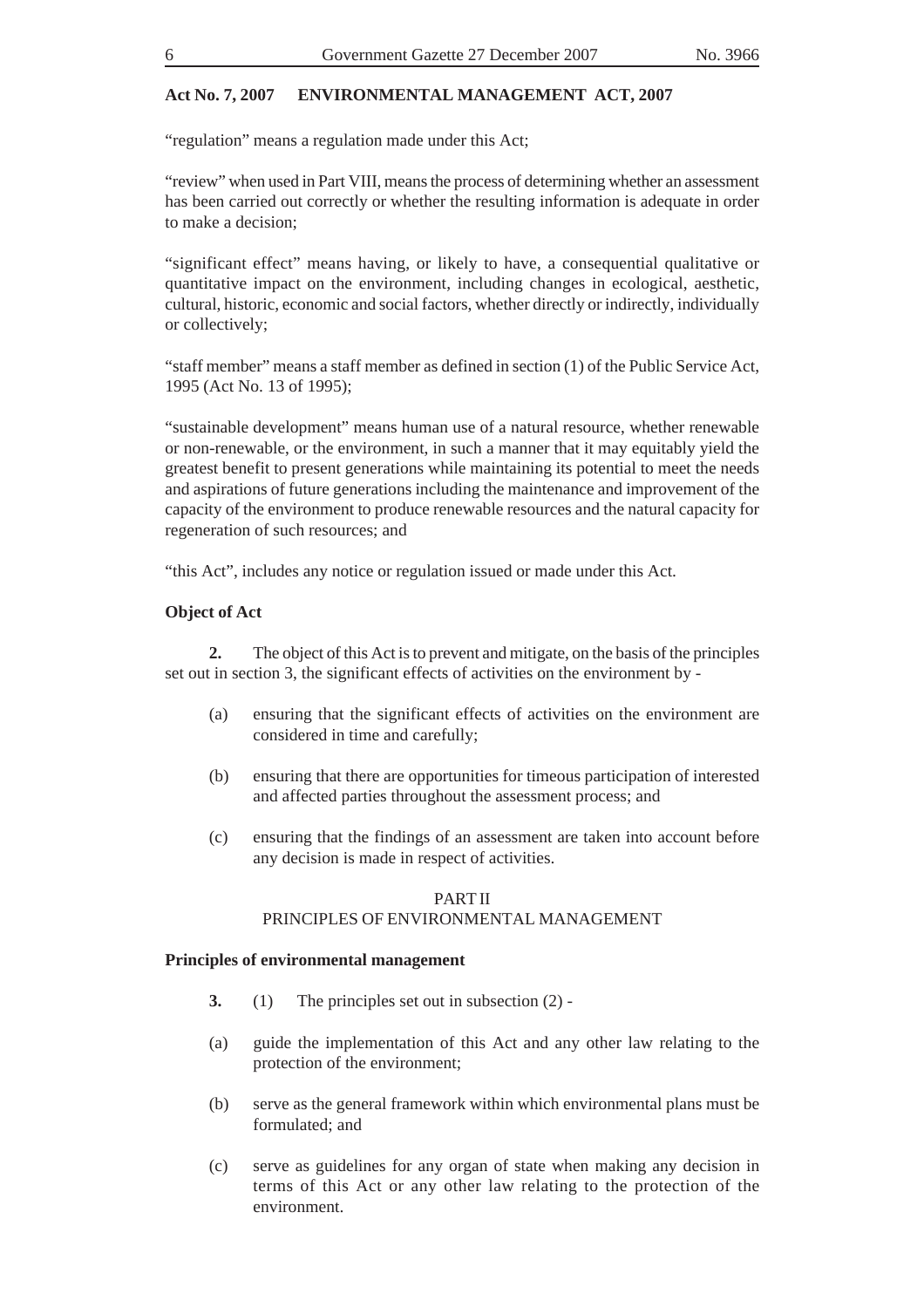- (2) The following are the principles of environmental management: -
- (a) renewable resources must be used on a sustainable basis for the benefit of present and future generations;
- (b) community involvement in natural resources management and the sharing of benefits arising from the use of the resources, must be promoted and facilitated;
- (c) the participation of all interested and affected parties must be promoted and decisions must take into account the interest, needs and values of interested and affected parties;
- (d) equitable access to environmental resources must be promoted and the functional integrity of ecological systems must be taken into account to ensure the sustainability of the systems and to prevent harmful effects;
- (e) assessments must be undertaken for activities which may have a significant effects on the environment or the use of natural resources;
- (f) sustainable development must be promoted in all aspects relating to the environment;
- (g) Namibia's cultural and natural heritage including, its biological diversity, must be protected and respected for the benefit of present and future generations;
- (h) the option that provides the most benefit or causes the least damage to the environment as a whole, at a cost acceptable to society, in the long term as well as in the short term must be adopted to reduce the generation of waste and polluting substances at source;
- (i) the reduction, re-use and recycling of waste must be promoted;
- (j) a person who causes damage to the environment must pay the costs associated with rehabilitation of damage to the environment and to human health caused by pollution, including costs for measures as are reasonably required to be implemented to prevent further environmental damage;
- (k) where there is sufficient evidence which establishes that there are threats of serious or irreversible damage to the environment, lack of full scientific certainty may not be used as a reason for postponing cost-effective measures to prevent environmental degradation; and
- (l) damage to the environment must be prevented and activities which cause such damage must be reduced, limited or controlled.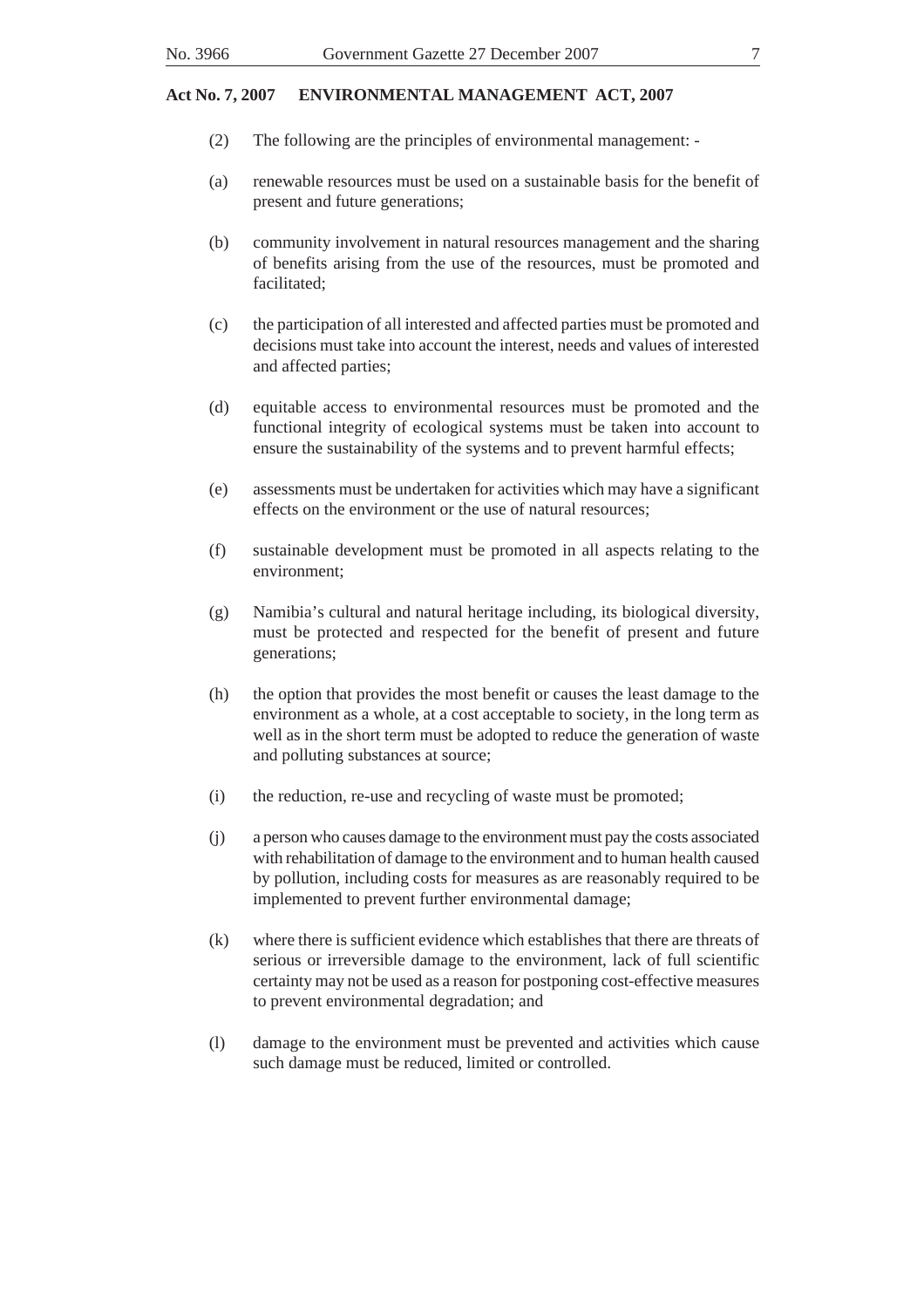# PART III GENERAL FUNCTIONS AND POWERS OF MINISTER

#### **Functions of Minister**

- **4.** The Minister's functions are to -
- (a) determine policies for the management, protection and use of the environment;
- (b) prepare and publish policies, strategies, objectives and standards for the management and protection of the environment;
- (c) co-ordinate environmental management at national level; and
- (d) monitor and ensure compliance with this Act.

#### **Powers of Minister in respect of waste**

- **5.** (1) In this section -
- (a) "disposal site" means a site used for the accumulation of waste with the purpose of disposing or treatment of such waste; and
- (b) "waste" means any matter, whether gaseous, liquid or solid or any combination thereof, which is from time to time listed by the Minister by notice in the *Gazette* or by regulation as an undesirable or superfluous byproduct, emission, residue or remainder of any process or activity.

(2) The Minister, after following the consultative process referred to in section 44 may, by notice in the *Gazette* or by regulation, declare a site to be a waste disposal site.

(3) Where a waste disposal site already exists in terms of any law, the Minister may approve that site as a waste disposal site for the purpose of this section.

(4) A person may not discard or cause to be discarded waste or dispose of it in any other manner, except -

- (a) at a disposal site declared or approved by the Minister in terms of this section; or
- (b) in a manner or by means of a facility or method and subject to such conditions as the Minister may prescribe.

(5) Any person who contravenes subsection (4) commits an offence and is on conviction liable to a fine not exceeding N\$500 000 or to imprisonment for a period not exceeding 25 years or to both such fine and such imprisonment.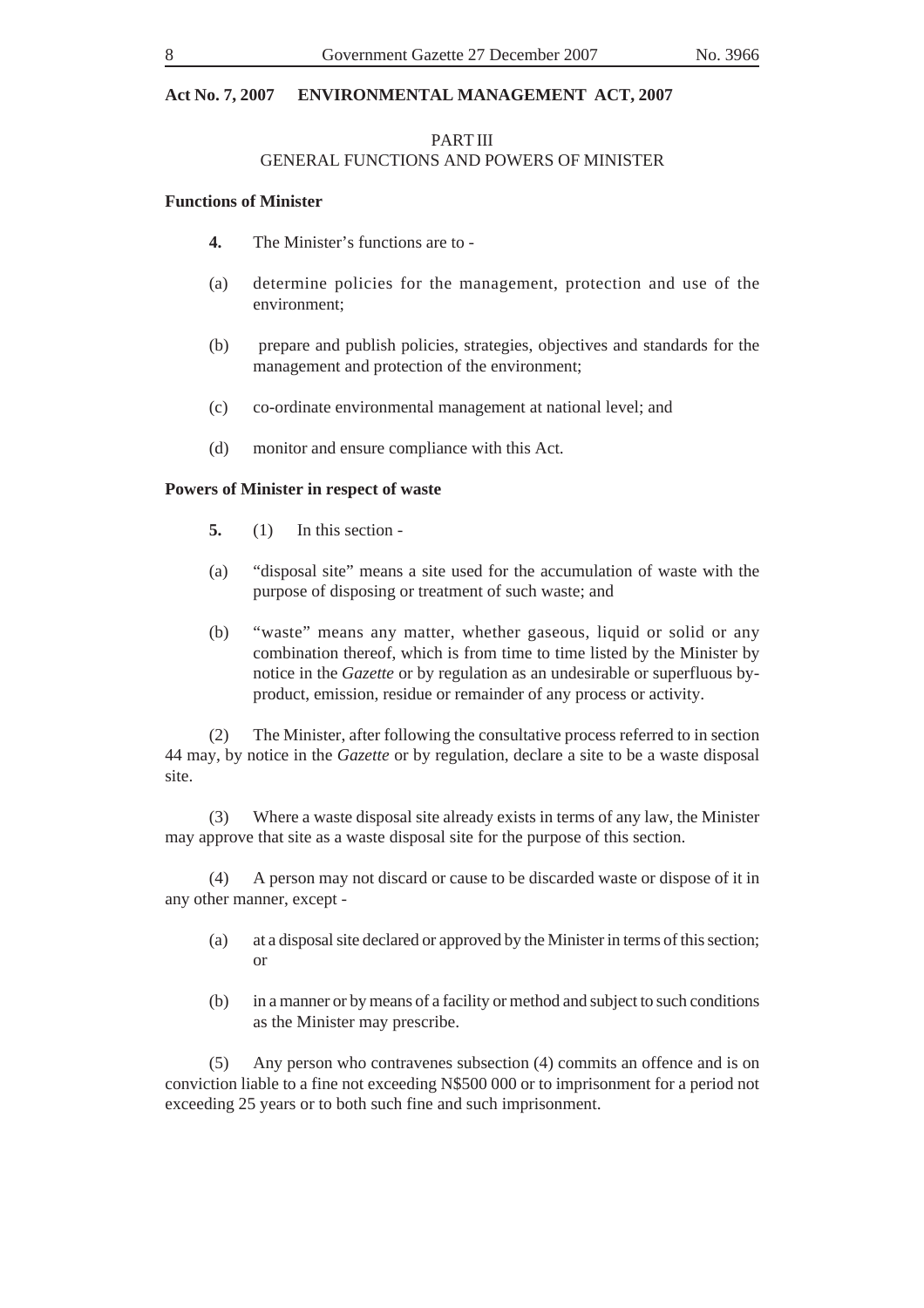# PART IV SUSTAINABLE DEVELOPMENT ADVISORY COUNCIL

### **Establishment of Advisory Council**

**6.** There is established an advisory council to be known as the Sustainable Development Advisory Council.

#### **Functions of Advisory Council**

- **7.** The functions of the Advisory Council are to -
- (a) promote co-operation and co-ordination between organs of state, nongovernmental organisations, community based organisations, the private sector and funding agencies, on environmental issues relating to sustainable development;
- (b) advise the Minister
	- (i) on the development of a policy and strategy for the management, protection and use of the environment;
	- (ii) on the conservation of biological diversity, access to genetic resources in Namibia and the use of components of the environment in a way and at a rate that does not lead to the long-term decline of the environment, thereby maintaining its potential to meet the needs and aspirations of present and future generations;
	- (iii) on appropriate methods of monitoring compliance with the principles set out in section 3;
	- (iv) on the need for, and initiation or amendment of legislation, on matters relating to the environment; and
- (c) perform other functions assigned to it by the Minister.

#### **Composition of Advisory Council**

**8.** (1) The Advisory Council consists of the following members appointed by the Minister -

- (a) four persons who represent the interests of the State; and
- (b) four persons whom the Minister reasonably believes represent the interests of organisations, associations or institutions concerned with environmental matters.

(2) The Environmental Commissioner is an *ex efficio* member of the Advisory Council, but may not vote at its meetings.

(3) Persons appointed as members of the Advisory Council must have the necessary knowledge of, or experience in, matters relating to the functions of the Advisory Council.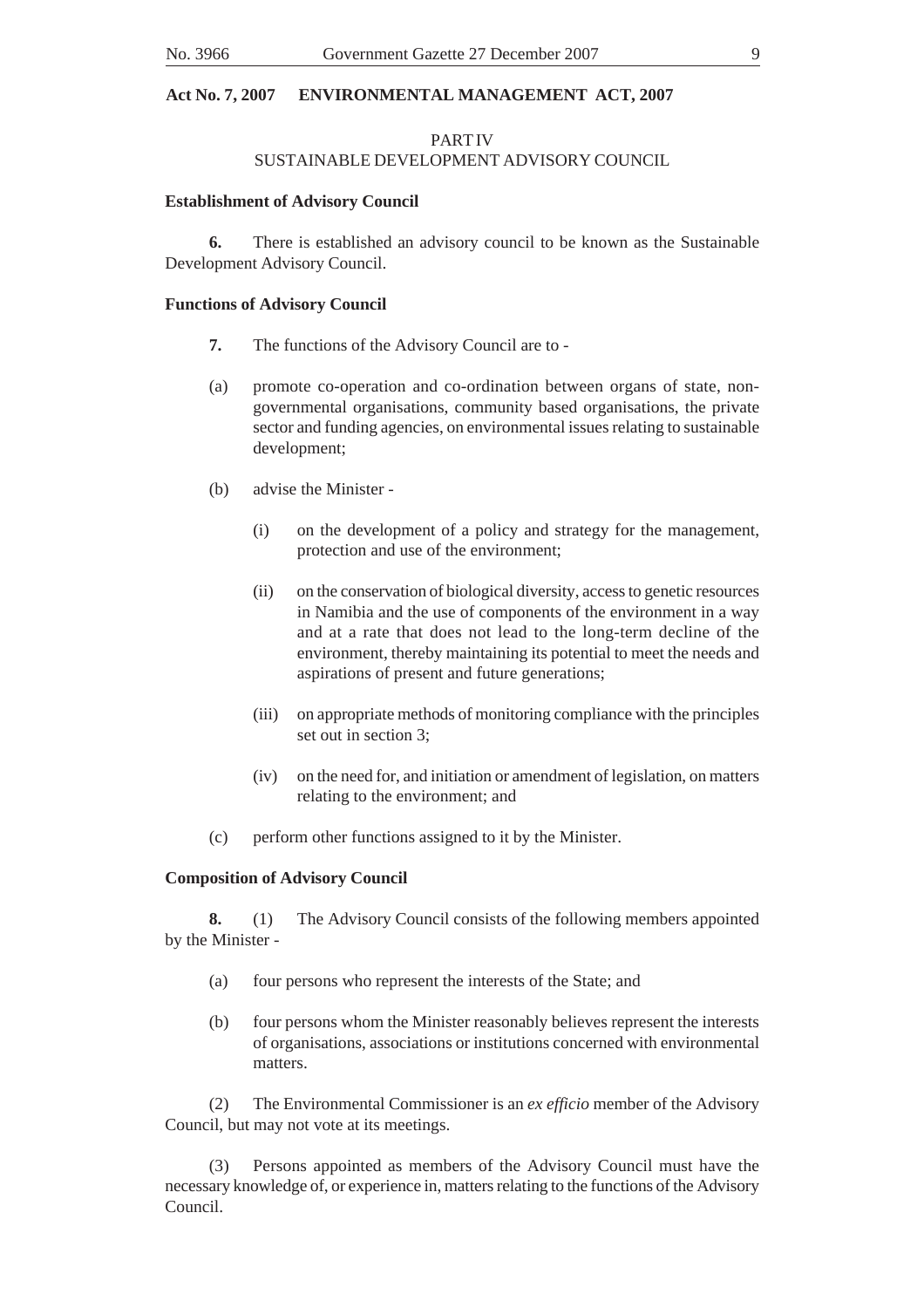(4) When any nomination in terms of subsection (1)(a) becomes necessary, the Minister must invite the State to nominate persons within a period of 30 days from the date of the invitation.

(5) When any nomination in terms of subsection (1)(b) becomes necessary, the Minister must invite the public, organisations, associations or institutions by notice in the *Gazette* and in any other appropriate manner, to nominate persons within a period of 30 days from the date of the notice.

(6) If, after the Minister has invited nominations in terms of subsections (4) or (5), the Minister receives no or insufficient nominations within the period specified in the notice, the Minister may appoint the required number of persons who qualify for appointment in terms of this section.

(7) The Minister must designate one of the members of the Advisory Council as chairperson.

(8) The Minister must, as soon as possible after appointing the members of the Advisory Council, make known in the *Gazette* -

- (a) the name of every person appointed as a member;
- (b) the period for which the appointment is made; and
- (c) the date from which the appointment takes effect.

(9) The Advisory Council may with the approval of the Minister co-opt any person to assist it in its functions, but the person co-opted may not vote at meetings of the Advisory Council.

(10) The Advisory Council may establish one or more committees consisting of members only or consisting of members and non-members to perform, subject to the Advisory Council's directions, functions the Advisory Council may assign to such committee.

#### **Term of office of members of Advisory Council**

**9.** Subject to section 10, a member of the Advisory Council holds office for a term of three years and may be reappointed at the end of that term.

#### **Vacation of office and filling of vacancies**

**10.** (1) The office of a member of the Advisory Council becomes vacant if the member -

- (a) is absent from three consecutive meetings of the Advisory Council without the permission of the Advisory Council;
- (b) through a written notice addressed to the Minister, resigns from office;
- (c) ceases to represent the State, organisation, association or institution for which the member has been appointed; or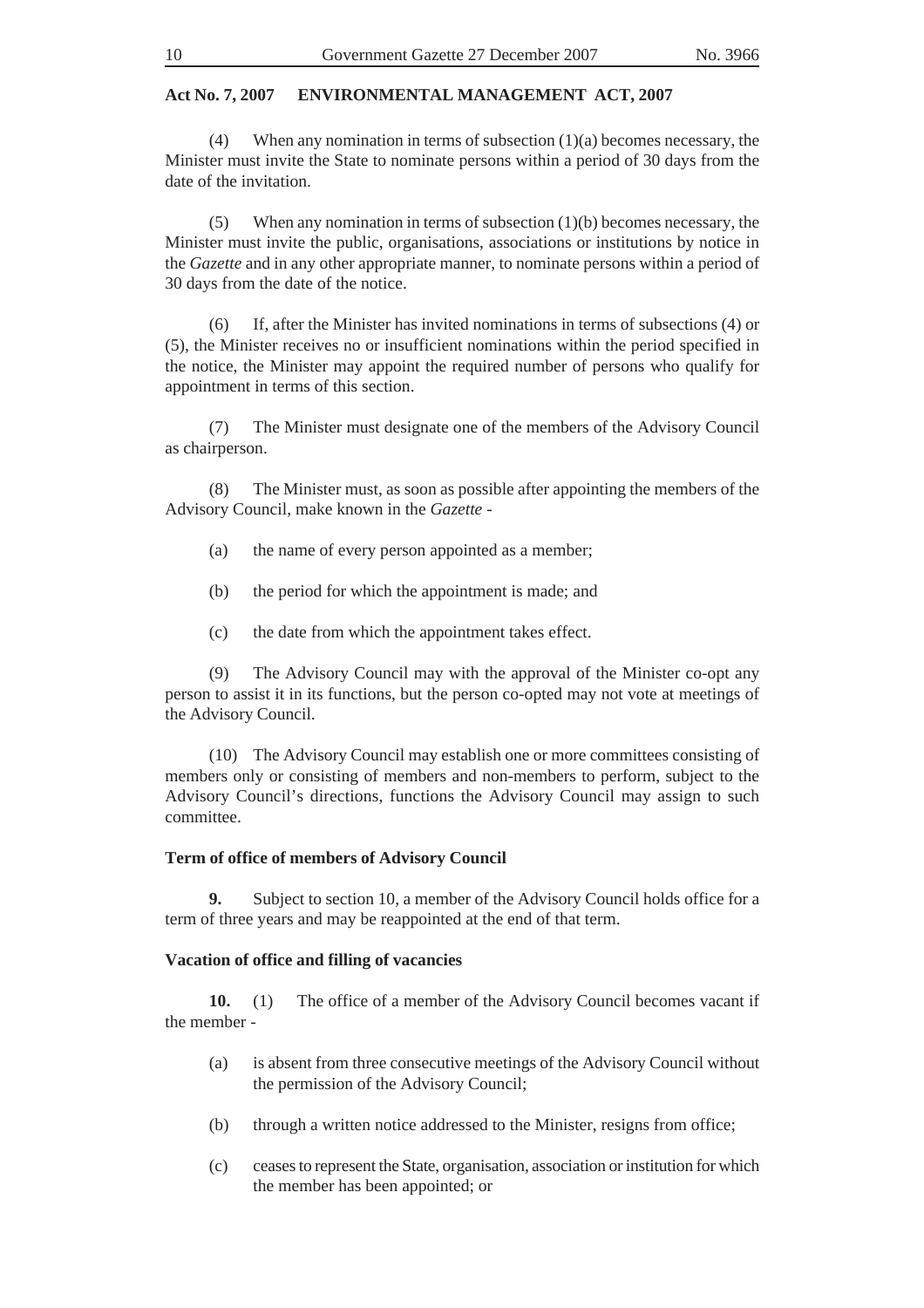(d) is for any other reasonable cause removed from office by the Minister.

(2) Before removing a member from office in terms of subsection (1)(d), the Minister must -

- (a) in writing notify the member concerned of the grounds on which the member is to be removed from office;
- (b) give the member an opportunity to make oral or written representations on the matter to the Minister or to any person designated by the Minister; and
- (c) consider any representations made in terms of paragraph (b).

(3) If a member of the Advisory Council dies or vacates office before the expiry of his or her term of office the Minister must, in accordance with section 8, appoint a person to fill the vacancy for the unexpired portion of the term for which that member was appointed.

#### **Meetings of Advisory Council**

**11.** (1) The Advisory Council must meet at least two times a year.

(2) The first meeting of the Advisory Council must be held at a place, date and time determined by the Minister and thereafter any meeting of the Advisory Council must be held at a place, date and time determined by the chairperson of the Advisory Council.

(3) The chairperson may at any time call a special meeting of the Advisory Council, at the request of the Minister or of a majority of the members.

(4) At the first meeting of the Advisory Council the members must elect from among their number a deputy chairperson.

(5) The chairperson of the Advisory Council, or in the absence of the chairperson, the deputy chairperson, presides at meetings of the Advisory Council, or if both the chairperson and deputy chairperson are absent from the meeting, or are unable to preside at the meeting, the members must elect a member to preside at the meeting.

- (6) At any meeting of the Advisory Council -
- (a) a majority of the members of the Advisory Council forms a quorum;
- (b) a decision of a majority of members of Advisory Council present at a meeting is the decision of the Advisory Council; and
- (c) if, there is an equality of votes, the person presiding at the meeting has a casting vote in addition to that person's ordinary vote.

(7) The Advisory Council determines the procedures to be followed at its meetings.

(8) As soon as possible after a meeting of the Advisory Council has taken place, the chairperson must cause a copy of the minutes to be submitted to the Minister.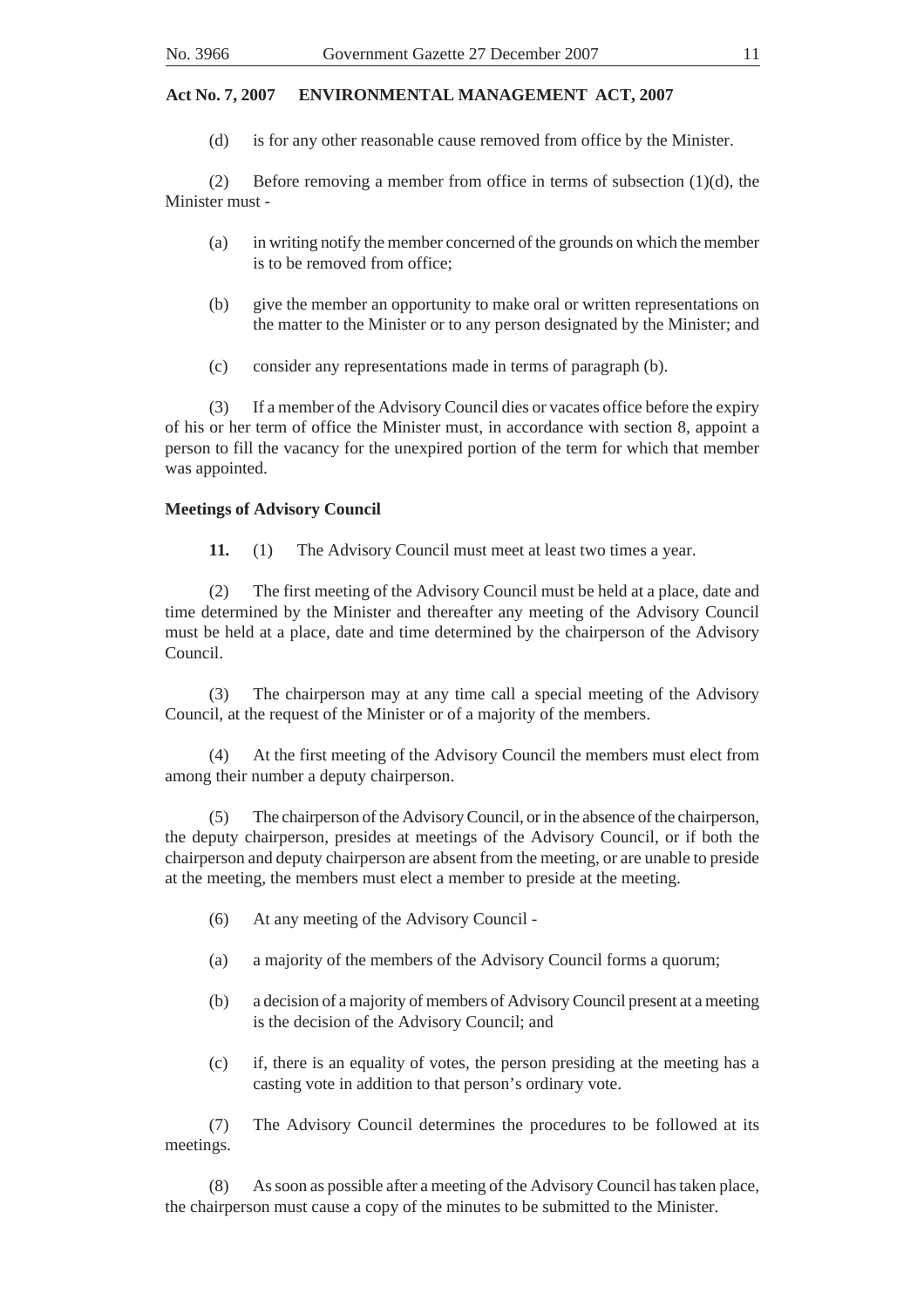### **Administration of Advisory Council**

- **12.** (1) The Permanent Secretary must -
- (a) make staff members in the Ministry available to perform the clerical work for the Advisory Council in the performance of its functions; and
- (b) designate a staff member of the Ministry as secretary of the Advisory Council.

(2) The expenditure resulting from the performance of the duties and functions of the Advisory Council in terms of subsection (1) must be paid from the State Revenue Fund from moneys appropriated for that purpose by Parliament.

#### **Allowances of members of Advisory Council and committees**

**13.** Members of the Advisory Council and of a committee of the Advisory Council who are not in the full time employment of the State are entitled to such allowances as the Minister, with the concurrence of the Minister responsible for finance, may determine.

#### **Disclosure of interest**

**14.** (1) If a member of the Advisory Council or of a committee of the Advisory Council has a direct or indirect financial or other interest in a matter being dealt with or about to be dealt with by the Advisory Council or a committee of the Advisory Council, the member must as soon as is possible after the relevant facts come to the member's knowledge, disclose the nature of the interest to the chairperson of the Advisory Council.

(2) Any disclosure made under this section must be noted in the minutes of the relevant meeting of the Advisory Council.

(3) A member of the Advisory Council or of a committee of the Advisory Council who contravenes subsection (1) commits an offence and is on conviction liable to a fine not exceeding N\$10 000 or to imprisonment for a period not exceeding two years or to both such fine and such imprisonment.

#### **Annual report**

**15.** (1) As soon as possible after the end of each financial year as defined in the State Finance Act, 1991 (Act No. 31 of 1991), the Advisory Council must prepare an annual report in accordance with subsection (2).

- (2) The annual report must include -
- (a) a report on the activities of the Advisory Council; and
- (b) any other matter the Minister may consider necessary to be included in the report.

(3) As soon as possible after the annual report has been prepared, the chairperson of the Advisory Council must cause a copy of the report to be submitted to the Minister.

(4) The Minister must lay a copy of the Advisory Council's annual report before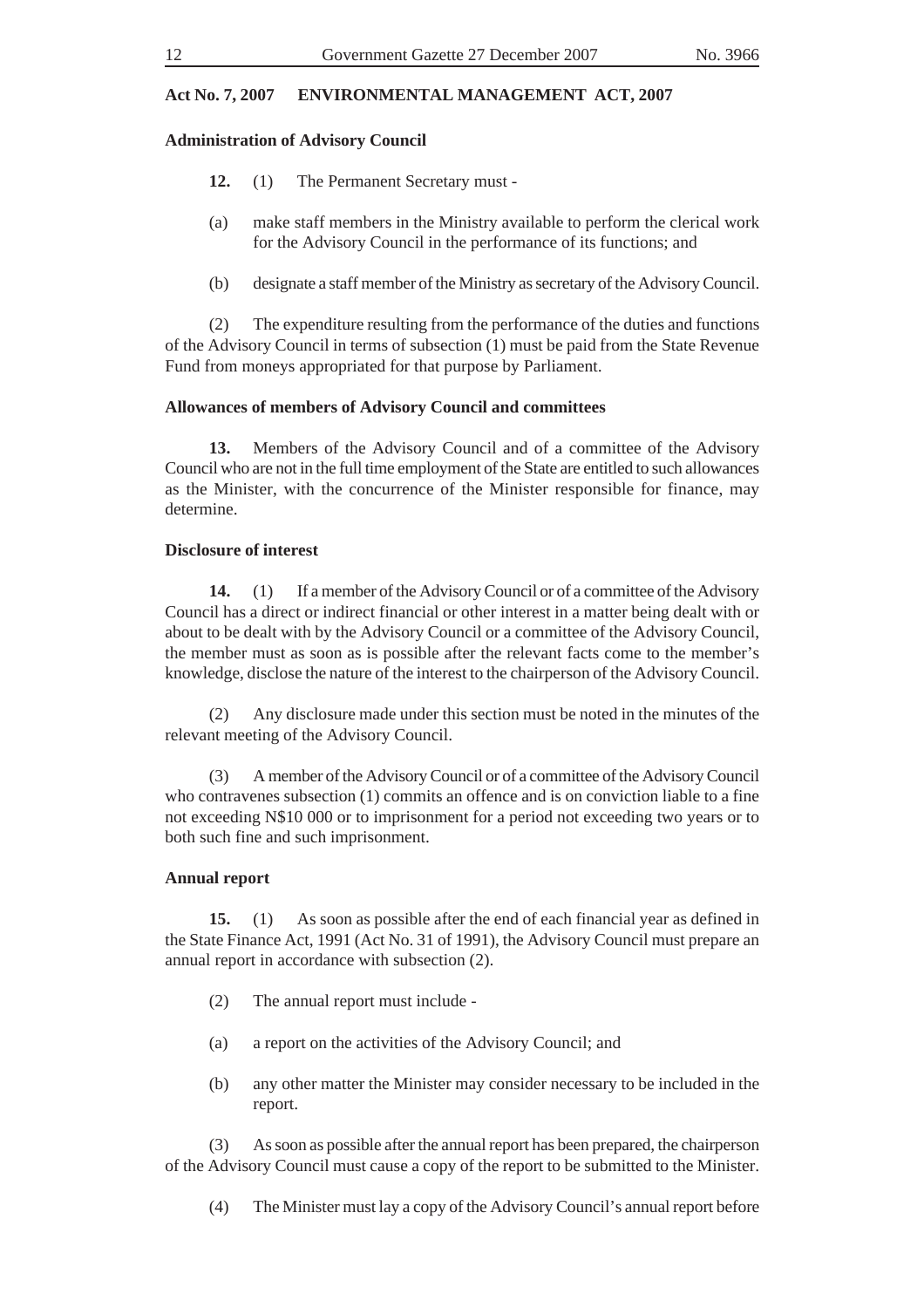the National Assembly within 30 days of receipt thereof, if the National Assembly is then in ordinary session, or if the National Assembly is not then in ordinary session, within 30 days after the commencement of the next ordinary session.

#### PART V

#### ENVIRONMENTAL COMMISSIONER AND ENVIRONMENTAL OFFICERS

#### **Appointment of Environmental Commissioner**

**16.** (1) The Minister must, subject to the laws governing the public service, appoint a person who is suitably qualified and experienced in environmental matters -

- (a) to be the Environmental Commissioner; and
- (b) to be the Deputy Environmental Commissioner, who must perform the duties and functions of the Environmental Commissioner when there is no Environmental Commissioner or when the Environmental Commissioner is absent or is for any other reason unable to perform his or her functions.

(2) The Environmental Commissioner may perform any duty or function or exercise any power of an environmental officer.

(3) The Permanent Secretary must make staff members of the Ministry available to assist the Environmental Commissioner in the performance of any duty or function or the exercise of any power in terms of this Act.

#### **Functions of Environmental Commissioner**

**17.** (1) The Environmental Commissioner must perform the functions set out in subsection (2), subject to the general or specific policy directives of the Minister.

- (2) The functions of the Environmental Commissioner are to -
- (a) advise organs of state on the preparation of environmental plans;
- (b) receive and record applications for environmental clearance certificates;
- (c) determine whether a listed activity requires an assessment;
- (d) determine the scope, procedure and methods of an assessment;
- (e) review the assessment report in accordance with this Act;
- (f) issue environmental clearance certificates in terms of this Act;
- (g) maintain a register of environmental assessments undertaken in terms of this Act;
- (h) maintain a register of environmental clearance certificates issued and environmental plans approved in terms of this Act;
- (i) conduct inspections for monitoring compliance with this Act; and
- (j) perform any other duty or function which the Minister may assign or prescribe.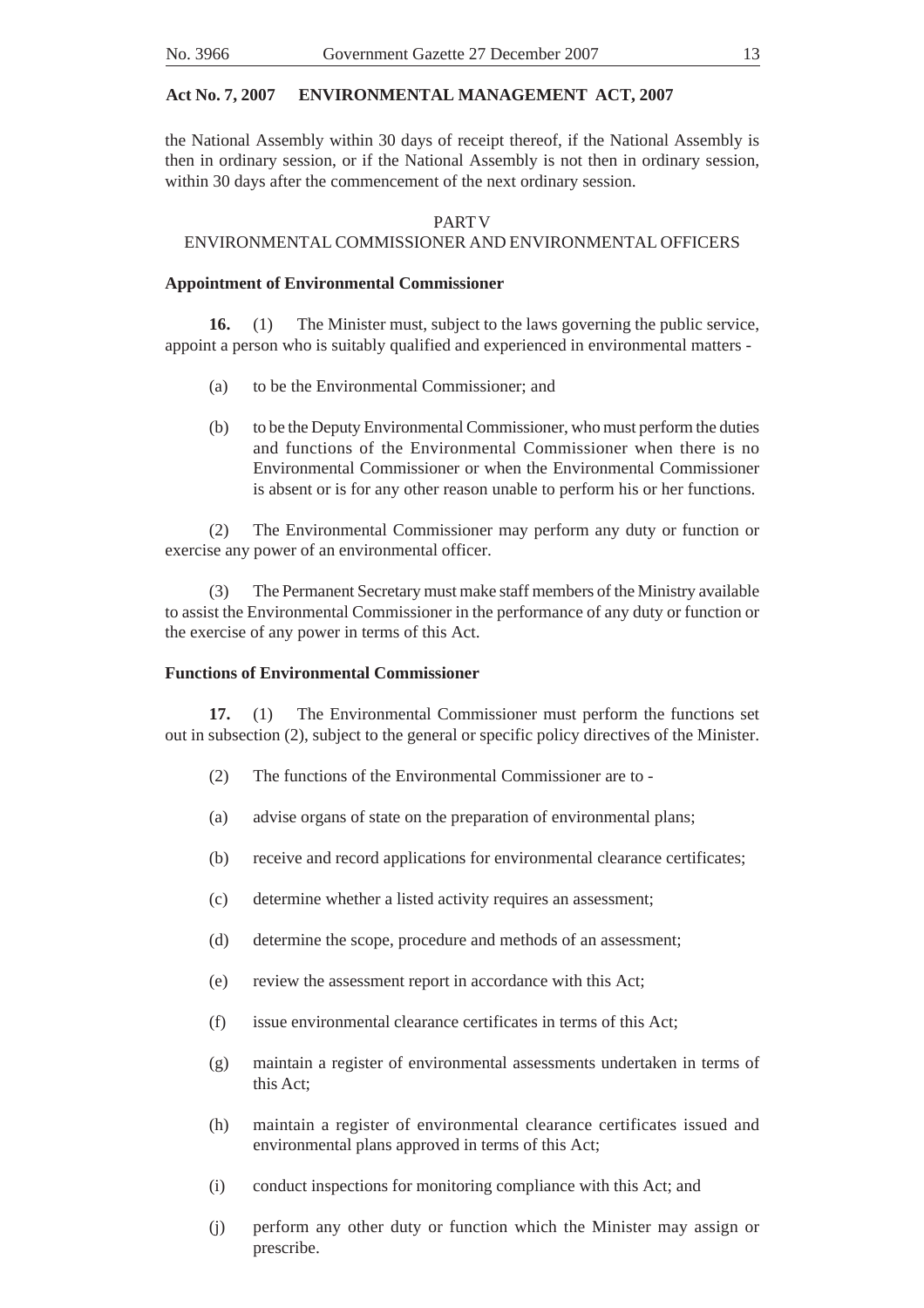#### **Appointment of environmental officers**

**18.** (1) Subject to the laws governing the public service, the Minister may appoint environmental officers, as he or she may consider necessary for carrying out the provisions of this Act.

( 2) If the Minister considers it necessary, and subject to such conditions as the Minister may from time to time and in consultation with the Minister responsible for finance determine, the Minister may appoint any person who is not in the full-time employment of the State as an environmental officer in any particular case or may so appoint such person to assist an environmental officer appointed in terms of subsection (1).

(3) Before appointing persons employed in any other organ of state, as environmental officers, the Minister must obtain the consent of the relevant employer.

(4) The Minister may withdraw the appointment of an environmental officer.

(5) Each environmental officer appointed in terms of subsection (1) or (2) must be furnished with a certificate of appointment in the form determined by the Permanent Secretary and stating that he or she has been appointed as an environmental officer, but if his or her appointment as environmental officer is limited to any particular function or functions his or her certificate must state such limitation.

(6) When performing any function or duty or exercising any power in terms of this Act, an environmental officer must on demand by any person in relation to whom the function, duty or power is performed or exercised, produce the certificate of appointment.

### **Entry and inspection**

**19.** (1) In this section "member of the police" means a member of the Namibian Police Force as defined in section 1 of the Police Act, 1990 (Act No. 19 of 1990).

(2) To the extend that this section authorises the interference with the privacy of persons homes, correspondence or communications as contemplated in Article 13(1) of the Namibian Constitution, this section is enacted on the authority of Sub-Article (2) of that Article.

(3) An environmental officer may, on the authority of a warrant issued in terms of subsection (5) -

- (a) in order to obtain evidence, enter premises where he or she has reason to believe that any provision of this Act has been or is being contravened;
- (b) direct the person in control of or employed at the premises
	- (i) to deliver any book, record or other document that relates to the investigation and which is in the possession or under the control of that person;
	- (ii) to furnish such information as he or she has with regard to that matter; and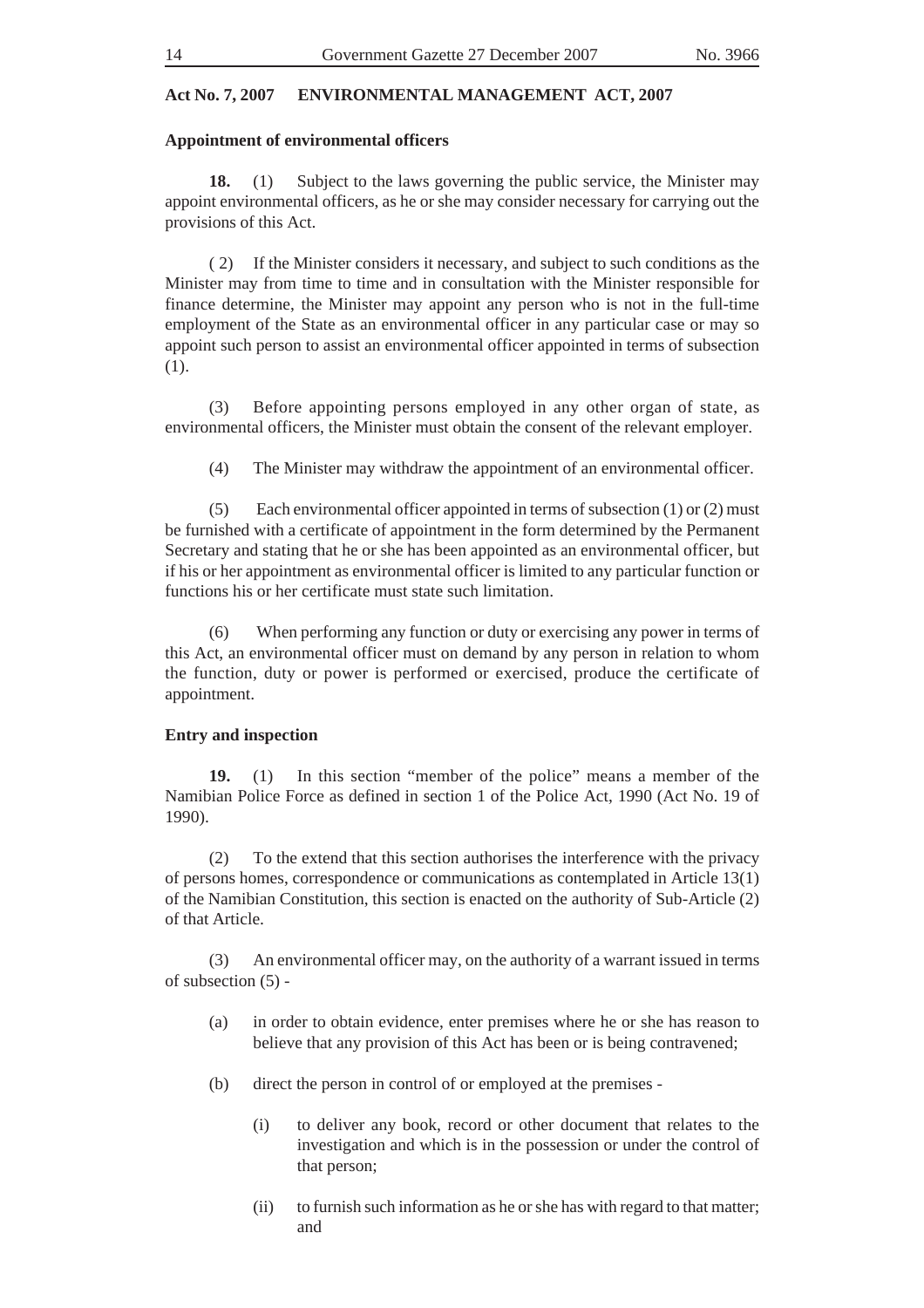- (iii) to render such assistance as the environmental officer requires in order to enable him or her to perform his or her duties or functions under this Act;
- (c) inspect any book, record or other document and make copies of it or excerpts from it;
- (d) seize any, material, substance, book, record or other document which is or may be relevant to a prosecution under this Act and keep it in his or her custody, but the person from whose possession or control any book, record or document has been taken, may, at his or her own expense and under supervision of the environmental officer concerned, make copies of it or excerpts from it; and
- (e) take samples of any material or substance seized in terms of paragraph (d), for analysis.
- (4) An environmental officer conducting a search under subsection (3) and (10)

may -

- (a) request a member of the police to assist in the exercise of the powers referred to in this section; and
- (b) request any person to assist as an interpreter or otherwise in the exercise of the powers referred to in this section.

(5) A warrant referred to in subsection (3) must be issued by a judge of the High Court or by a magistrate who has jurisdiction in the area where the premises in question are situated, and may only be issued if it appears from information on oath that there are reasonable grounds for believing that any material, substance or other things contemplated in subsection (3) is on or in such premises, and must specify which of the acts mentioned in that subsection may be performed in terms of the warrant by the person to whom it is issued.

(6) Any environmental officer executing a warrant in terms of this section must immediately before commencing the execution -

- (a) identify himself or herself to the person in control of the premises, if such person is present, and hand to such person a copy of the warrant or, if such person is not present, affix such copy in a prominent place on the premises; and
- (b) supply such person at the request of such person, with particulars regarding his or her authority to execute such a warrant.

(7) A person may not enter or search any premises unless he has audibly demanded admission to the premises and has notified the purpose of his or her entry, unless such person is, on reasonable grounds, of the opinion that any material, substance or other things contemplated in subsection (3) may be destroyed if such admission is first demanded and such purpose is first notified.

(8) Any entry and search in terms of this section must be executed by day, unless the execution of it by night is justifiable and necessary.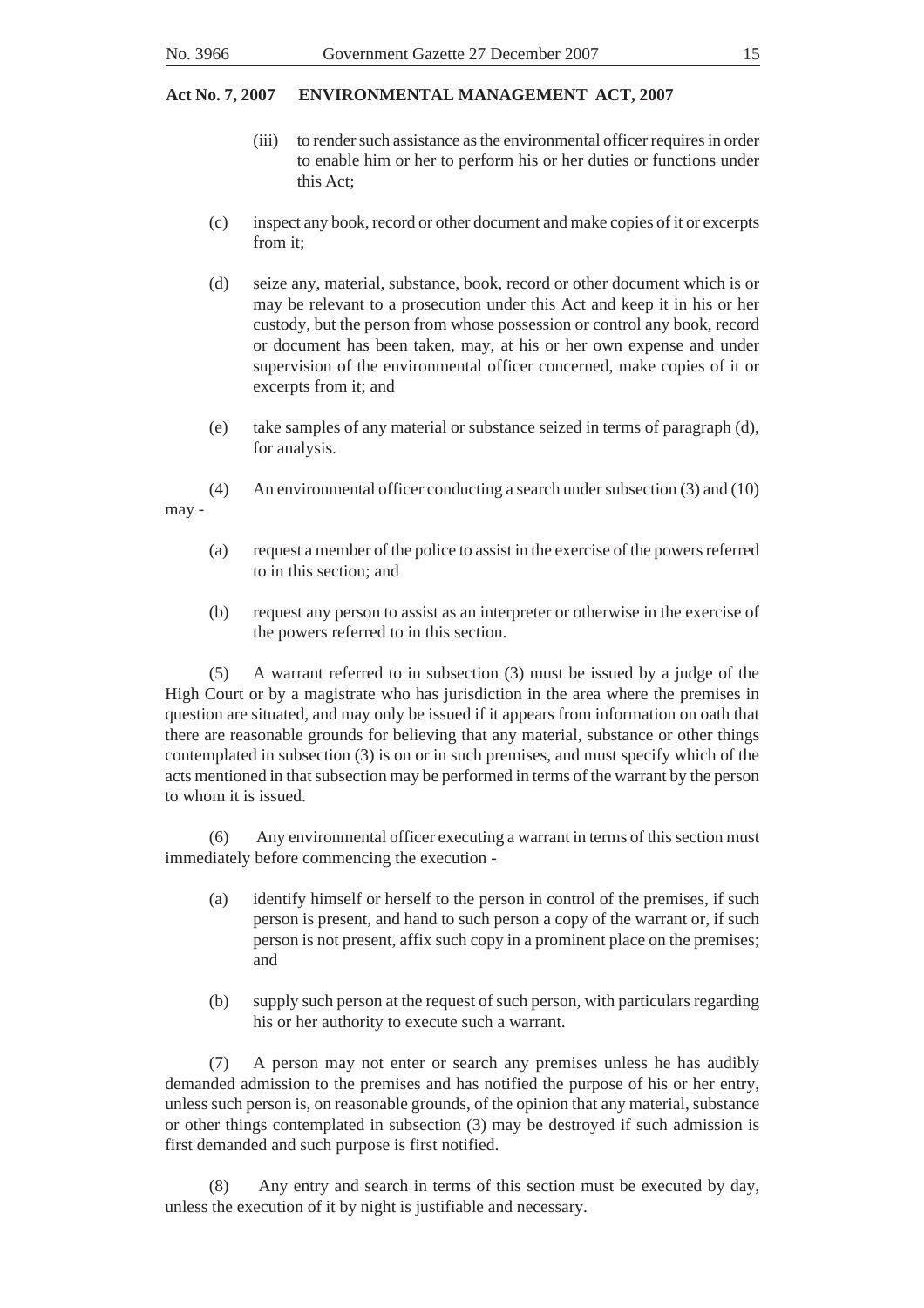(9) A warrant contemplated in this section may be issued on any day and is effective until -

- (a) it is executed;
- (b) it is cancelled by the person who issued it or, if such person is not available, by any person with similar authority;
- (c) one month from the date of its issue; or
- (d) the purpose for which the warrant was issued, no longer exists, whichever occurs first.

(10) An environmental officer may without a warrant enter on any premises and search for, seize and remove anything referred to in subsection (3), if -

- (a) the person who is competent to do so consents to such entry, search, seizure and removal; or
- (b) there are reasonable grounds to believe that
	- (i) a warrant would be issued to the environmental officer if he applied for such warrant; and
	- (ii) the delay in obtaining such warrant would defeat the purpose of the search.

(11) A material or substance seized in terms of this section must be dealt with as contemplated in Chapter 2 of the Criminal Procedure Act.

#### **Compliance orders**

**20.** (1) For the purpose of this section "exceptional circumstances" includes circumstances in which the delay necessary to issue a written order that meets the requirements of subsection (2) would result in danger to human life or the environment.

(2) An environmental officer may issue a compliance order to a person whom the environmental officer has reason to believe -

- (a) has contravened this Act; or
- (b) has contravened a condition of an environmental clearance certificate.
- (3) A compliance order must set out -
- (a) the name of the person to whom the order applies;
- (b) the provision or condition which has been contravened;
- (c) details of the nature and extent of the contravention;
- (d) any steps that are required to be taken and the period within which those steps must be taken; and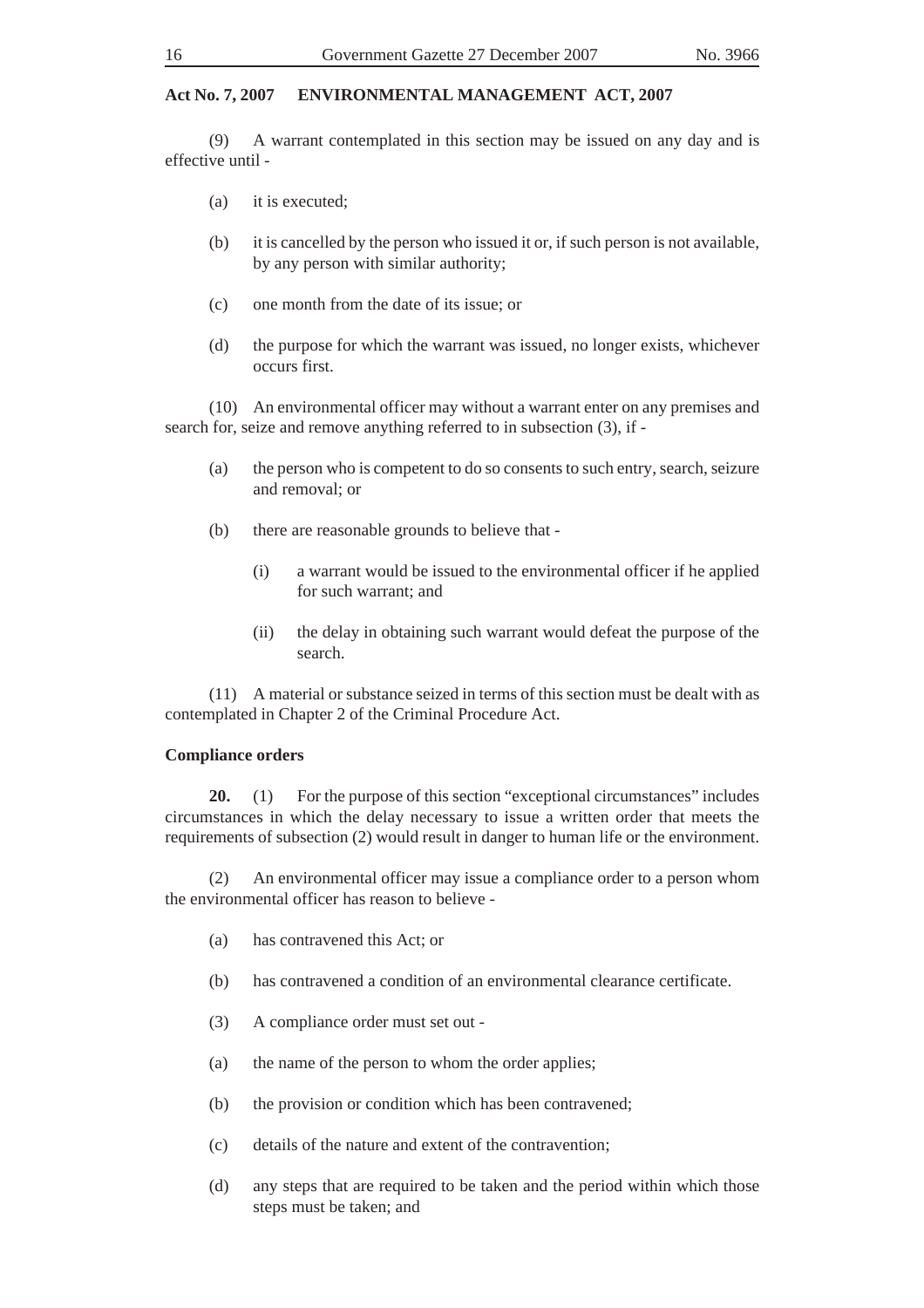- (e) any penalty that may be imposed in terms of this Act if those steps are not taken;
- (f) the procedure to be followed in lodging an objection to the compliance order with the Minister; and
- (g) any other prescribed matter.

(4) In exceptional circumstances a compliance order may be given orally, but within a period of seven days after such order is given, a written order must be issued in accordance with subsection (3).

(5) A person who receives a compliance order must comply with that order within the time period stated in the order unless the Minister has agreed to suspend the operation of the compliance order under section 21.

(6) Where a person fails to take any measures specified in the compliance order without raising an objection an environmental officer may take the measures or cause them to be taken.

(7) Any costs incurred by the environmental officer in connection with any action taken under subsection (6) may be recovered from the person referred to in that subsection as a debt owing to the State.

(8) Any person who, without good reason, fails or refuses to comply with a compliance order commits an offence and is liable on conviction to a fine not exceeding N\$500 000 or to imprisonment for a period not exceeding 25 years or to both such fine and such imprisonment.

#### **Objections to compliance order**

**21.** (1) Any person issued with an order in terms of section 20, may apply to the Minister in the prescribed form and manner for the review of the order within -

- (a) 14 days after receiving that order; or
- (b) such longer period as may be allowed by the Minister on good cause shown.

(2) After considering the application made in terms of subsection (1), and any other relevant information, the Minister may confirm, modify or cancel all or part of the order.

(3) If the Minister confirms or modifies all or part of a compliance order, the applicant must comply with that order as confirmed or modified, within the time period specified in it.

(4) The Environmental Commissioner must in the prescribed form and manner notify the person referred to in subsection (1), of the decision made in terms of subsection (2) and the reasons for the decision.

# **Offences in relation to environmental officers**

**22.** (1) A person commits an offence if the person -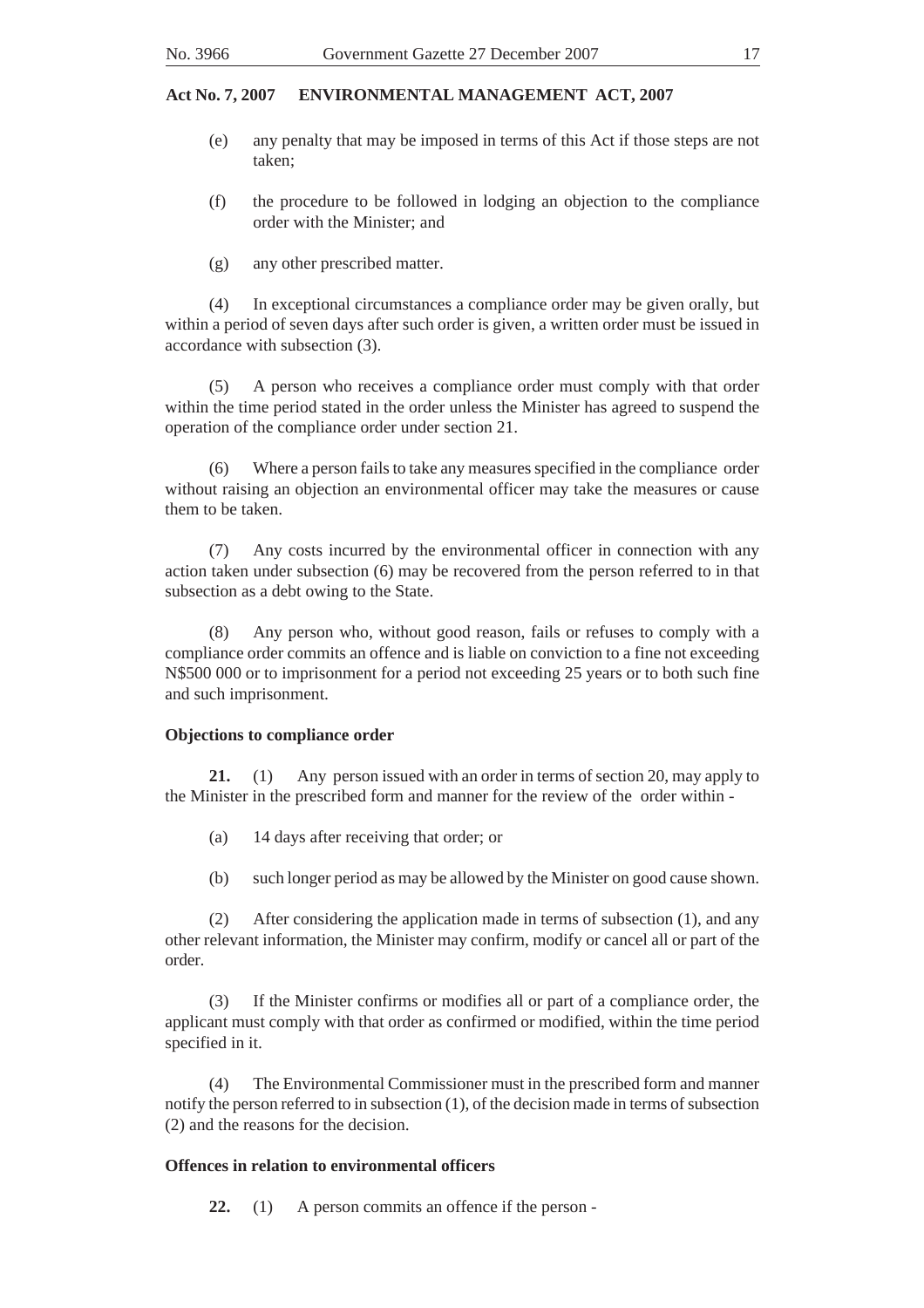- (a) hinders or obstructs an environmental officer in the performance of the environmental officer's duties and functions or the exercise of the environmental officer's powers;
- (b) without lawful excuse, refuses or fails to answer any question put by an environmental officer;
- (c) intentionally furnishes false and misleading information to an environmental officer; or
- (d) falsely claims to be an environmental officer.

(2) A person convicted of an offence contemplated in subsection (1) is liable to a fine not exceeding N\$20 000 or to imprisonment for a period not exceeding two years or to both such fine and such imprisonment.

#### PART VI ENVIRONMENTAL PLANS

#### **Objects of environmental plans**

- **23.** The objects of environmental plans are to -
- (a) co-ordinate and harmonise the environmental policies, plans, programmes and decisions of the various organs of state that exercise functions that may affect the environment or are entrusted with powers and duties aimed at the achievement, promotion, and protection of a sustainable environment, in order to -
	- (i) minimise the duplication of procedures and functions; and
	- (ii) promote consistency in the exercise of functions that may affect the environment; and
- (b) enable the Minister to monitor the achievement, promotion and protection of a sustainable environment.

#### **Environmental plans**

**24.** (1) For the purpose of this Part, the Minister may identify and list by notice in the *Gazette* or by regulation organs of state which are exercising functions that may affect the environment.

(2) Every organ of state identified and listed in terms of subsection (1), must prepare an environmental plan in the prescribed form and manner.

(3) Every organ of state contemplated in subsection (1), must in the preparation of an environmental plan take into consideration every other environmental plan already adopted with a view to achieving consistency among such plans.

(4) The Environmental Commissioner may, at the request of an organ of state assist with the preparation of an environmental plan.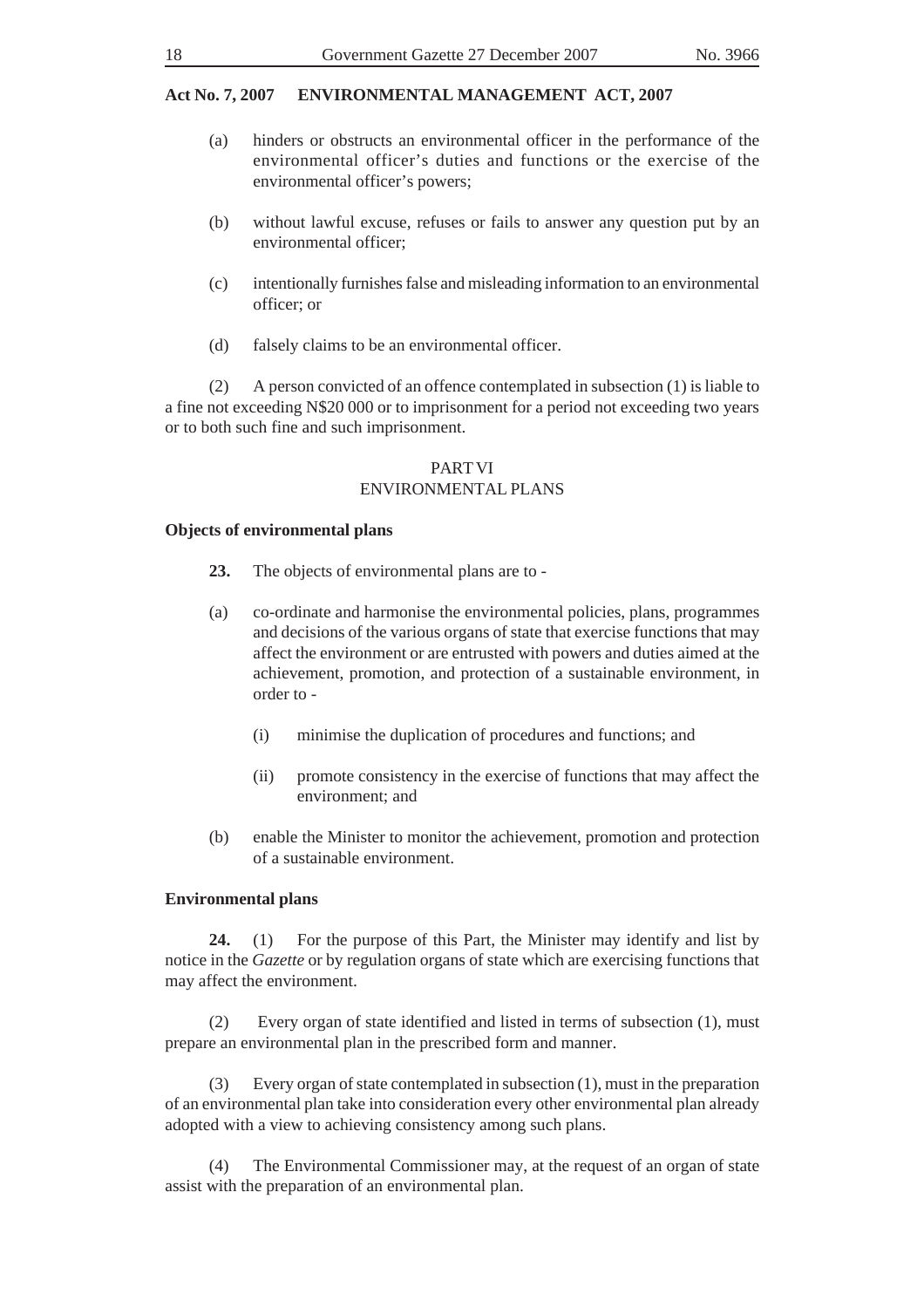(5) The Minister may issue guidelines to assist organs of state in the preparation of environmental plans.

#### **Approval of environmental plans**

**25.** (1) Every organ of state required to submit an environmental plan must submit the plan to the Environmental Commissioner within the prescribed period.

(2) The Environmental Commissioner must scrutinise every environmental plan and -

- (a) recommend the approval of the plan to the Minister;
- (b) report to the Minister as well as to every other identified organ of state on the extent to which the environmental plan concerned fails to comply with-
	- (i) the principles set out in section 3;
	- (ii) the objects of environmental plans specified in section 23; or
	- (iii) any relevant environmental plan,

and set out the changes needed in the environmental plan concerned.

(3) Where the environmental plan is approved by the Minister, the relevant organ of state must adopt and publish its plan in the *Gazette* within 90 days of the approval and the plan becomes effective from the date of publication.

(4) The exercise of functions by organs of state may not be delayed or postponed on account of -

- (a) the failure of any organ of state to submit an environmental plan;
- (b) the scrutiny of any environmental plan by the Environmental Commissioner;
- (c) the amendment of any environmental plan following scrutiny of the plan by the Environmental Commissioner; or
- (d) the failure of any organ of state to adopt and publish its environmental plan.

# **Compliance with environmental plans**

**26.** (1) Every organ of state must exercise every function it may have, or that has been assigned or delegated to it, by or under any law, and that may significantly affect the protection of the environment, substantially in accordance with the environmental plan prepared and approved in accordance with this Part, but any substantial deviation from an environmental plan must be reported to the Environmental Commissioner.

(2) Every organ of state identified and listed in terms of section 24(1) must report annually to the Minister on the implementation of its adopted environmental plan.

(3) The Environmental Commissioner monitors compliance with environmental plans and may -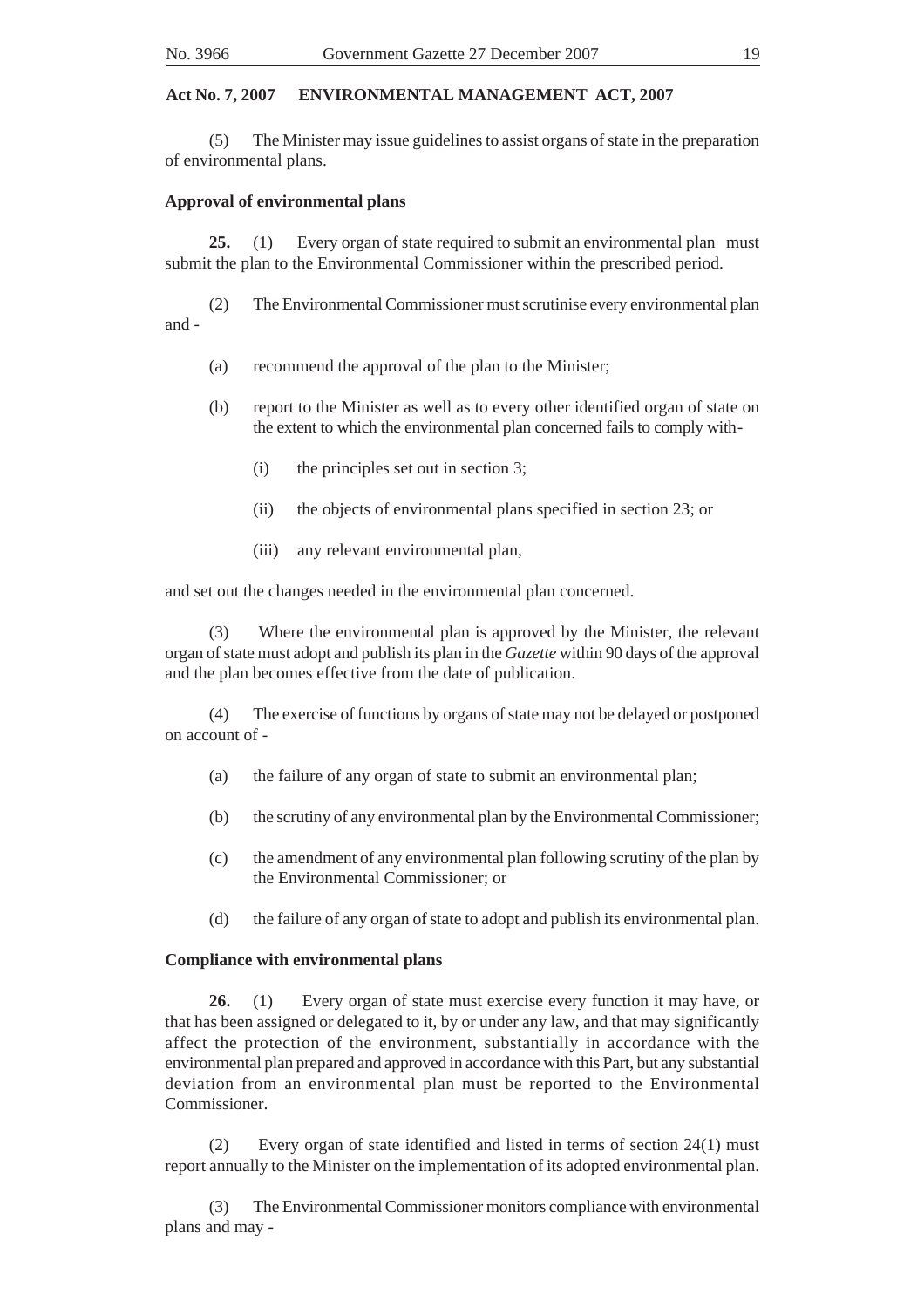- (a) take any steps or make any inquiries the Commissioner considers necessary in order to determine if environmental implementation plans are being complied with by organs of state; and
- (b) if, as a result of any steps taken or inquiry made under paragraph (a), the Commissioner is satisfied that an environmental implementation plan is not substantially being complied with, serve a written notice on the organ of state concerned, calling on it to take such specified steps as the Commissioner considers necessary to remedy the non-compliance.

(4) A copy of every environmental plan must be made available for public inspection, without charge, at the office of the Enviromental Commissionr during office hours.

# PART VII ENVIRONMENTAL ASSESSMENT

### **Listing of activities and prohibition in respect of listed activities**

**27.** (1) The Minister, after following the consultative process referred to in section 44, may list, by notice in the *Gazette,* activities which may not be undertaken without an environmental clearance certificate.

(2) Activities listed, under subsection (1), may include activities in respect of any of the following areas -

- (a) land use and transformation;
- (b) water use and disposal;
- (c) resource removal, including natural living resources;
- (d) resource renewal;
- (e) agricultural processes;
- (f) industrial processes;
- (g) transportation;
- (h) energy generation and distribution;
- (i) waste and sewage disposal; chemical treatment;
- (j) recreation; and
- (k) any other area which the Minister considers necessary for the purpose of listing.

(3) Despite any other law to the contrary, a person may not undertake a listed activity, unless the person is a holder of an environmental clearance certificate in relation to that activity.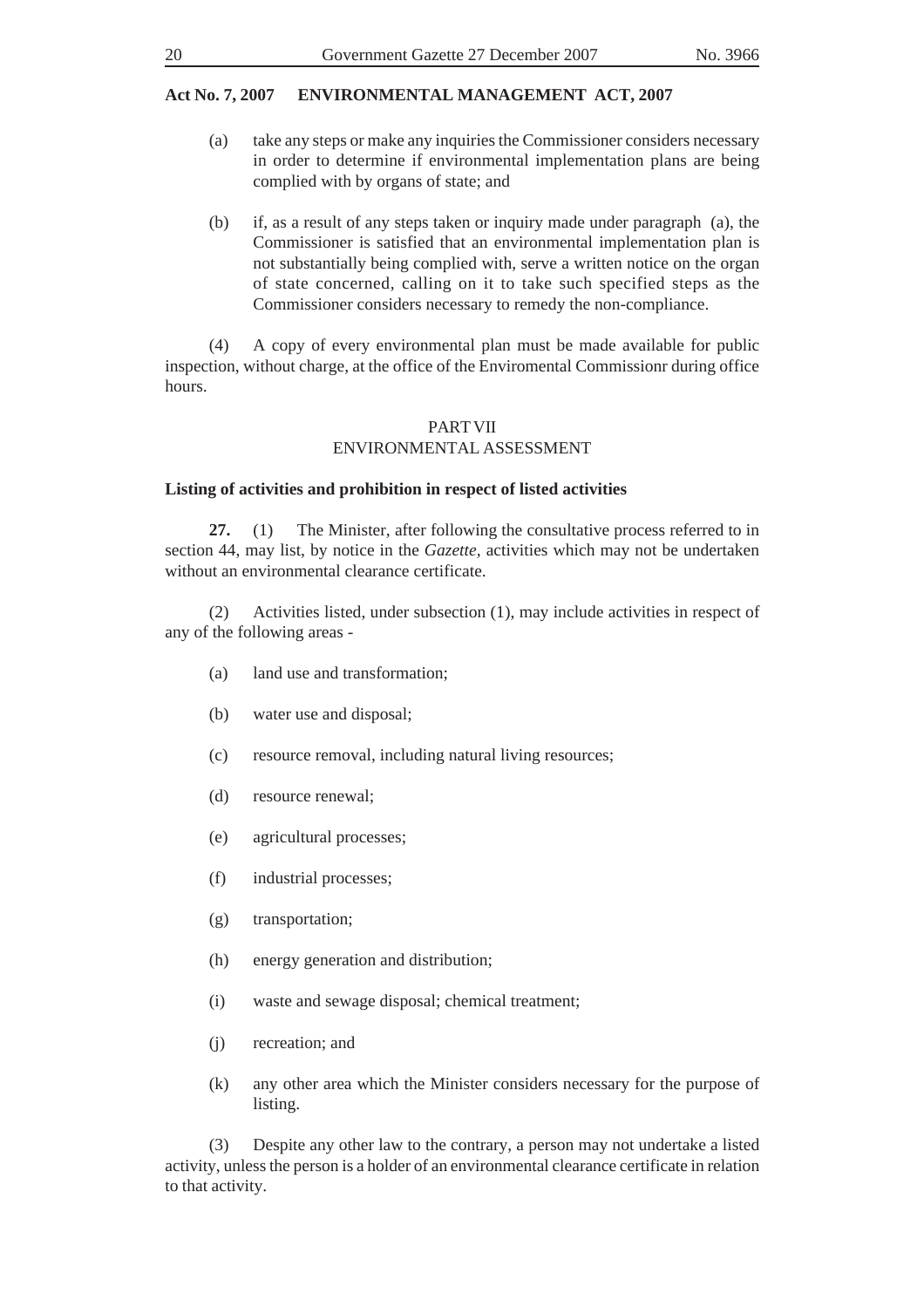(4) Any person who contravenes subsection (3) commits an offence and is on conviction liable to a fine not exceeding N\$500 000 or to imprisonment for a period not exceeding 25 years or to both such fine and such imprisonment.

### **Exemption**

**28.** The Minister may in a notice under section 27 make provision for the granting of an exemption in respect of an activity.

### **Provisions relating to listing of activities**

- **29.** (1) The Minister may amend the list referred to in section 27(1), by -
- (a) adding an activity to the list;
- (b) removing an activity from the list; or
- (c) making other changes to the particulars on the list;

(2) The Minister must comply with section 27(1) before amending the list referred to in that section.

(3) Any person may make representations to the Minister on the desirability of having an activity listed in terms of section 27(1) or delisted in terms of this section.

(4) The Minister is not bound by a representation made under subsection (3).

# **Procedure for identifying competent authorities**

**30.** (1) Where no person or authority is, in terms of any other law, charged with the responsibility of granting authorisation in respect of a listed activity the Minister must in the notice under section 27(1) identify a person or authority who is responsible for grating authorisation in respect of that activity.

(2) The Minister or any other organ of state may under subsection (1) be identified as the competent authority.

(3) The Minister may agree with an organ of state that applications for environmental clearance certificates in respect of which the Minister is identified as the competent authority be dealt with by that organ of state.

# **Effect of authorisations under other laws**

**31.** (1) Despite any other law to the contrary, a competent authority may not issue an authorisation unless the proponent has obtained an environmental clearance certificate in terms of this Act.

(2) An authorisation issued contrary to subsection (1) is invalid.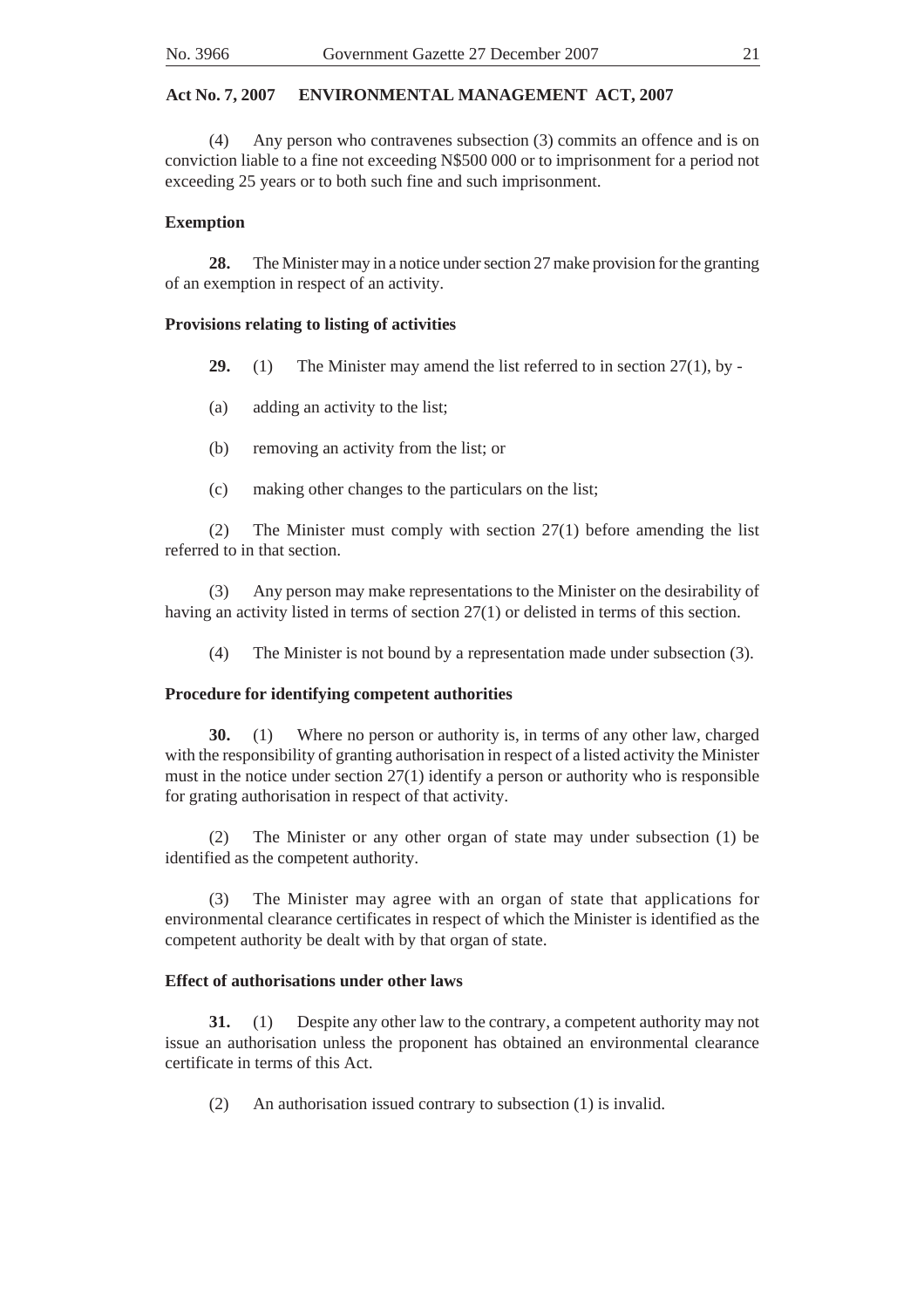### PART VIII ENVIRONMENTAL ASSESSMENT PROCESS

#### **Application for environmental clearance certificate**

**32.** (1) A person who is required to obtain an environmental clearance certificate must, in the prescribed form and manner and on payment of the prescribed fee, apply to the relevant competent authority for an environmental clearance certificate in respect of the listed activity to be undertaken.

(2) The competent authority must in the prescribed manner forward the application referred to in subsection (1) to the Environmental Commissioner, if the proponent complies, in respect of the proposed activity, with any requirements prescribed by law in respect of that activity.

#### **Registration of application and determining whether assessment is required**

**33.** (1) When an application is made for an environmental clearance certificate, the Environmental Commissioner must -

- (a) register the application in the prescribed assessment register, and
- (b) within the prescribed time, decide whether the proposed activity requires an assessment.

(2) In making a decision in terms of subsection (1)(b), the Environmental Commissioner must -

- (a) follow the consultative process referred to in section 44; and
- (b) take into account
	- (i) any comment received in terms of the consultative process;
	- (ii) the significant effect of the proposed activity on the environment;
	- (iii) the nature and extend of the proposed activity;
	- (iv) the principles set out in section 3; and
	- (v) any other matter that may be prescribed.

(3) A decision under subsection (1) does not exempt the proponent from complying with other requirements prescribed in respect of the proposed activity under any other law.

#### **Procedure where assessment is not required**

**34.** (1) Where the Environmental Commissioner has under section 33, decided that the proposed activity does not require an assessment the Environmental Commissioner may -

(a) grant the application and, on payment of the prescribed fee, issue an environmental clearance certificate to the proponent; or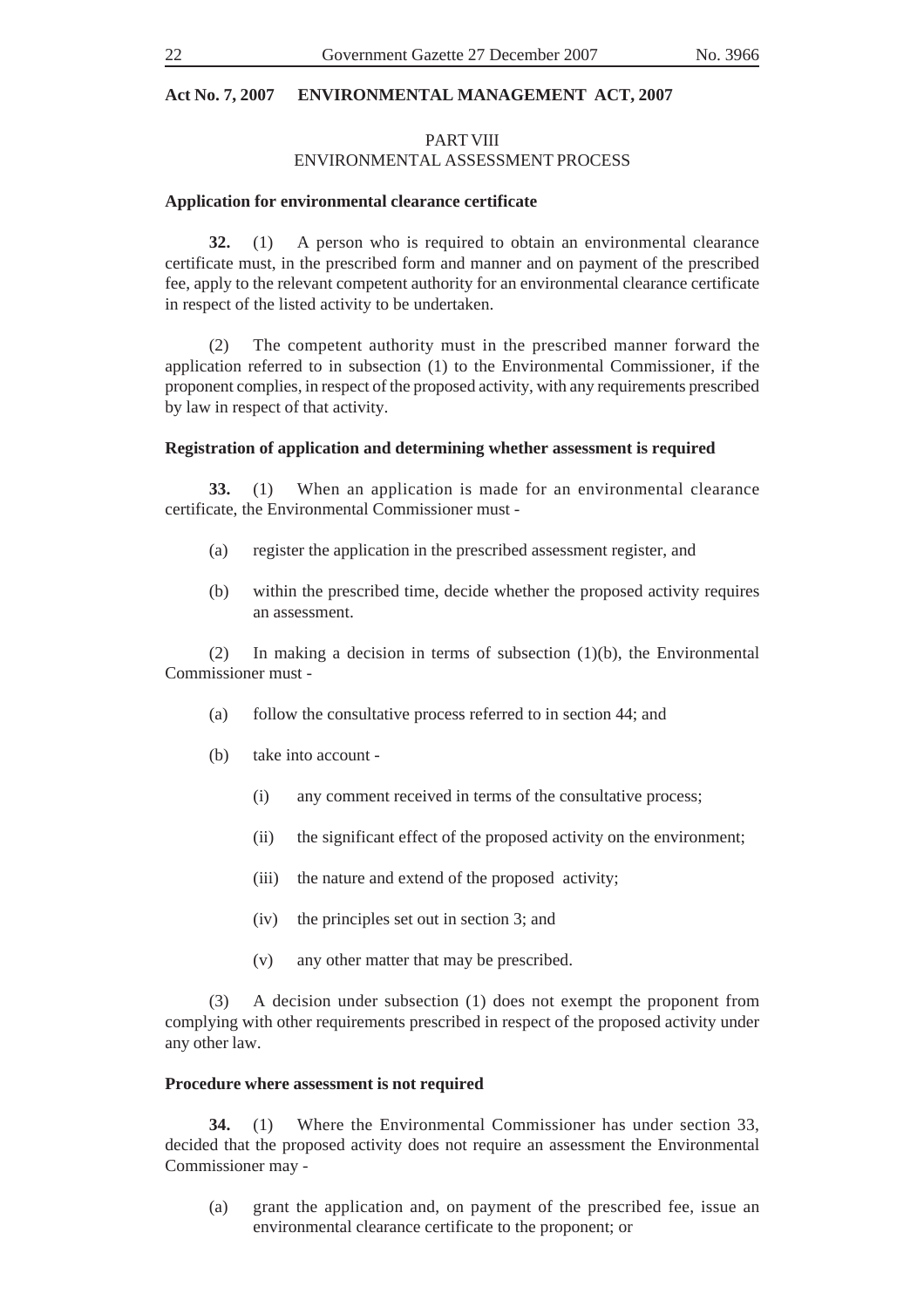(b) refuse the application and provide the proponent with reasons for the refusal.

(2) The Environmental Commissioner must within the prescribed time and in the prescribed form and manner -

(a) notify the proponent of the decision made in terms of subsection (1); and

(b) provide the proponent with the environmental clearance certificate, if issued.

(3) Any person who fails to comply with any condition attached to the environmental clearance certificate in terms of subsection (1) commits an offence and is on conviction liable to a fine not exceeding N\$500 000 or to imprisonment for a period not exceeding 25 years or to both such fine and such imprisonment.

#### **Procedure where assessment is required**

**35.** (1) Where the Environmental Commissioner has under section 33 decided that the proposed activity requires an assessment the Environmental Commissioner must -

- (a) determine
	- (i) the scope of the assessment; and
	- (ii) the procedures and methods for conducting the assessment;
- (b) in the prescribed manner
	- (i) notify the proponent that an assessment of the proposed activity is required to be carried out and prepared by the proponent, at the proponent's own expense, in accordance with the scope, procedures and methods determined under paragraph (a); and
	- (ii) state a reasonable period within which the assessment report must be submitted to the Environmental Commissioner.
- (2) An assessment report must consist of the matters as prescribed.

(3) When determining the scope, procedures and methods of an assessment the Environmental Commissioner must follow the consultative process referred to in section 44.

(4) The Environmental Commissioner may vary the scope, procedures and methods determined under subsection (1)(a) -

- (a) in accordance with modifications proposed by the proponent; or
- (b) if the Environment Commissioner considers it necessary to complete an effective and timely assessment of the proposed activity.

(5) The Environmental Commissioner may, on application of the proponent and on good cause shown extend the period stipulated under subsection (1)(b)(ii) for the submission of the assessment report.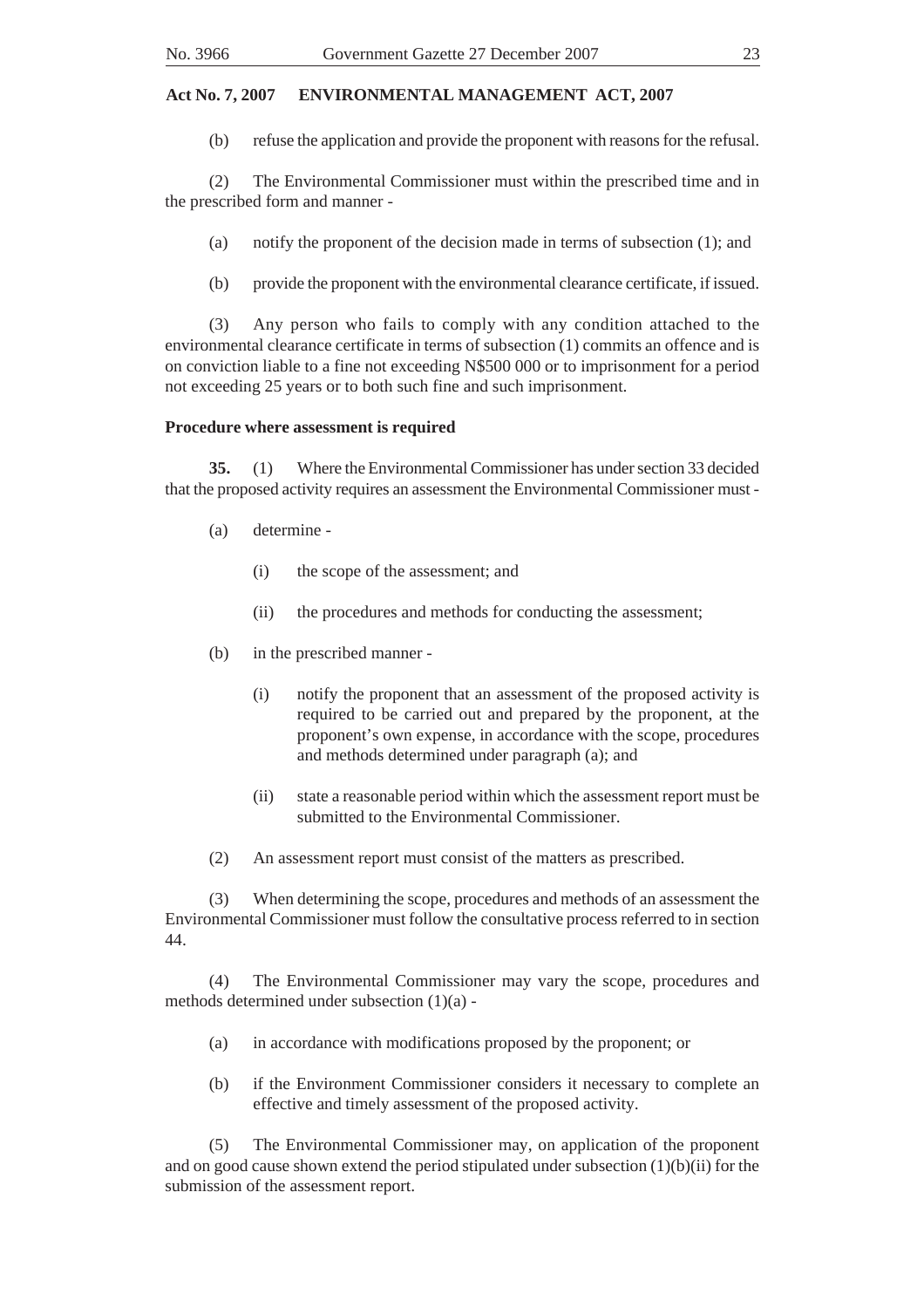(6) If, upon submission of the assessment report by the proponent, it appears to the Environmental Commissioner that the prescribed requirements in respect of the contents of the assessment report have been complied with the Environmental Commissioner must -

- (a) at the cost of the proponent, notify the application in the prescribed manner; or
- (b) direct the proponent to notify the application in the prescribed manner.
- (7) A notification of an application under subsection (6) must -
- (a) contain the prescribed particulars in relation to the application;
- (b) state that the application and assessment report are available for inspection at the office of the Environmental Commissioner;
- (c) invite written submissions in relation to the application and assessment to be lodged with the Environmental Commissioner; and
- (d) specify the closing date for submissions.

(8) Where the proponent is directed under subsection (6)(b) to notify the application the proponent must furnish proof of the notification to the Environmental Commissioner as soon as is possible after the date of the publication of the notification.

# **Review**

**36.** (1) Within a reasonable time after the closing date referred to in section 35(7)(c), the Environmental Commissioner must review the application and may take any action the Environmental Commissioner considers appropriate for the review of the application, including -

- (a) consulting any person, institution, or authority on any matter concerning the application, the assessment or any submission received in relation to the application;
- (b) carrying out, or appointing a person or a committee of persons to carry out, an investigation, including a process of public consultation, in relation to any matter concerning the application, the assessment or any submission; or
- (c) holding a public hearing.

(2) At least 14 days before the date fixed for the holding of a public hearing in accordance with subsection (1)(c), the Environmental Commissioner must give notice of the public hearing -

- (a) in the prescribed manner to the proponent;
- (b) in writing to every person from whom a submission in relation to the application has been received; and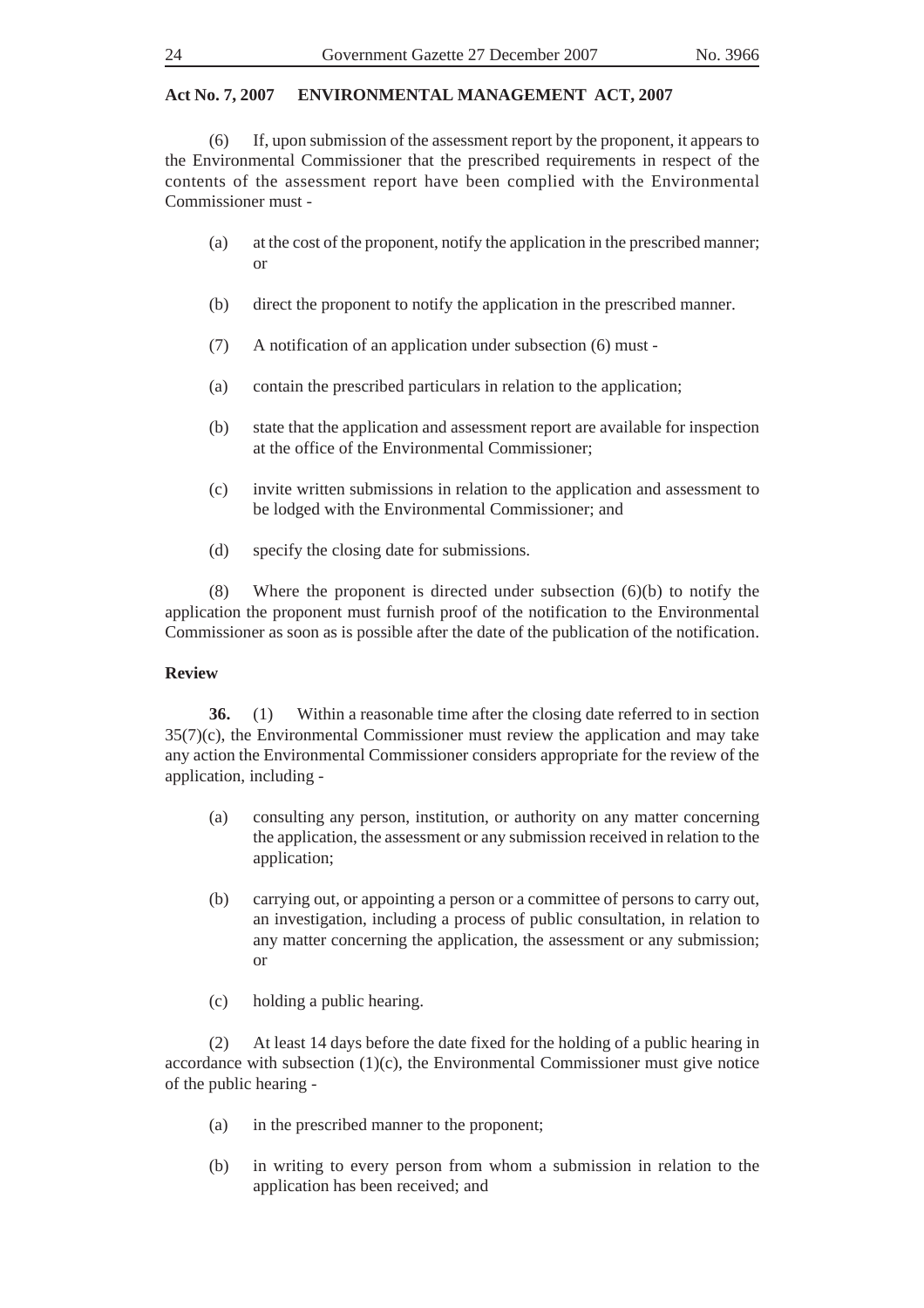- (c) by publication of the notice in the prescribed manner.
- (3) The notice in terms of subsection (2) must -
- (a) specify the date, time and place of the public hearing; and
- (b) contain a brief description of the nature of the application.

#### **Environmental Commissioner's decision**

**37.** (1) After reviewing the assessment report in terms of section 36, the Environmental Commissioner may -

- (a) grant the application, and on payment of the prescribed fee, issue an environmental clearance certificate to the proponent; or
- (b) refuse the application and provide the proponent with reasons for the refusal.

(2) The Environmental Commissioner must within the prescribed time and in the prescribed form and manner -

- (c) notify the proponent of the decision made in terms of subsection (1); and
- (d) provide the proponent with the environmental clearance certificate, if issued.

(3) Any person who fails to comply with any condition attached to an environmental clearance certificate in terms of subsection (1) commits an offence and is on conviction liable to a fine not exceeding N\$500 000 or to imprisonment for a period not exceeding 20 years or to both such fine and such imprisonment.

#### **Record of decisions**

**38.** (1) The Environmental Commissioner must, in accordance with subsection (2), keep a record of decisions made under sections 33, 34 and 37.

(2) The record of decisions must be kept in the prescribed form and must consist of information that may be prescribed.

(3) A copy of the record must be made available for public inspection at the office of the Environmental Commissioner during office hours.

#### **Amending conditions of environmental clearance certificate**

**39.** (1) The Environmental Commissioner may amend a condition of an environmental clearance certificate -

- (a) if the certificate holder consents to or requests for the amendment; or
- (b) at the initiave of the Environmental Commissioner, by giving written notice to the holder of the certificate.

(2) The Environmental Commissioner may require the holder of the environmental clearance certificate to make an application in the prescribed form and manner to the Environment Commissioner for the proposed amendment.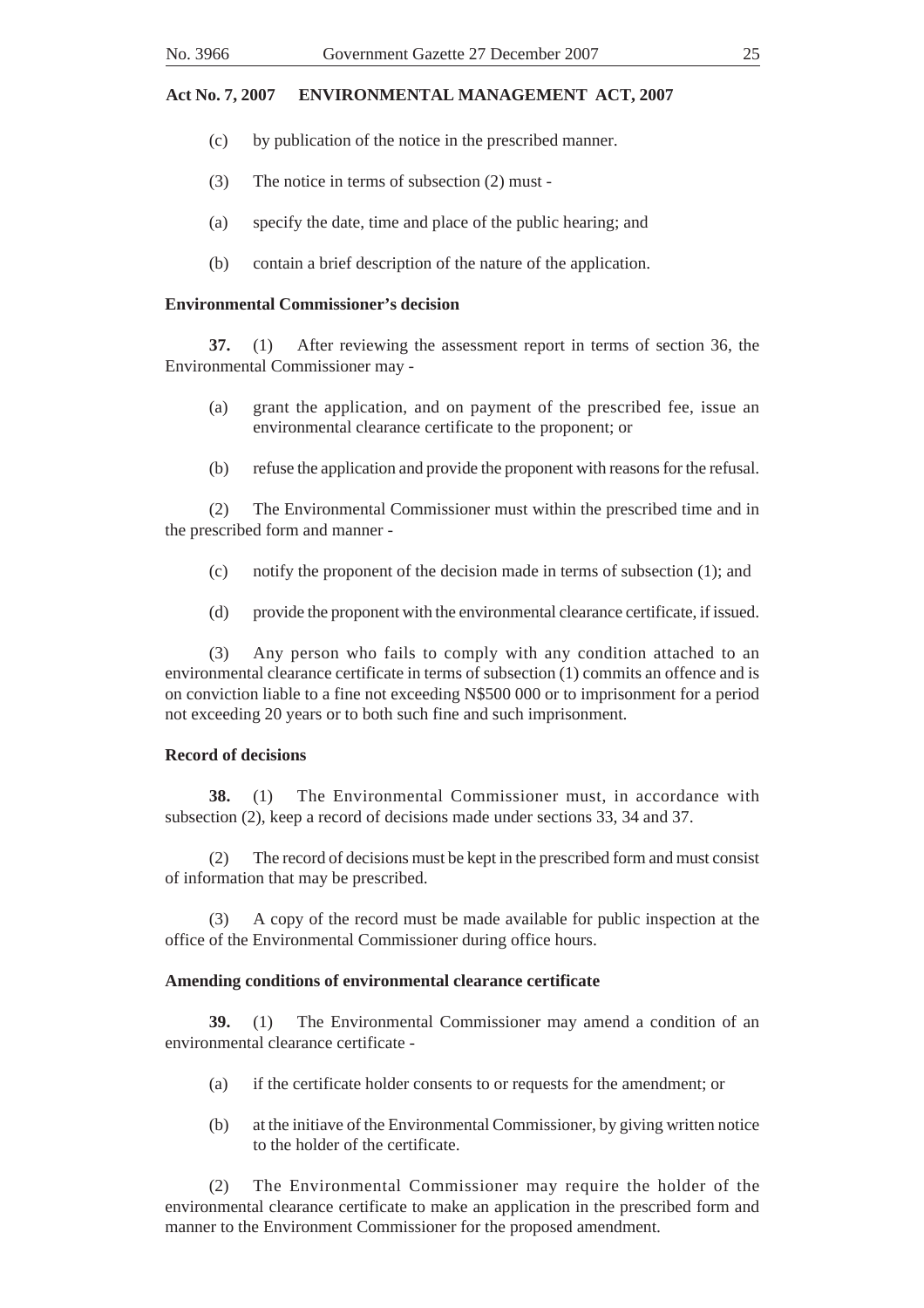(3) In considering an application to amend an environmental clearance certificate the Environmental Commissioner must have regard to the same matters which he or she was required to consider when deciding the initial application for that environmental clearance certificate.

(4) The Environmental Commissioner may only amend a condition of the environmental clearance certificate under this section if he or she is satisfied that the -

(a) amendment will not have a significant effect on the environment; and

(b) interests of any other person are not adversely affected.

(5) In amending an environmental clearance certificate the Environmental Commissioner must follow the consultative process referred to in section 44.

#### **Duration of environmental clearance certificate**

**40.** (1) An environmental clearance certificate becomes effective and operates from the date endorsed on the certificate.

(2) An environmental clearance certificate remains effective for a period not exceeding three years, subject to cancellation or suspension under section 42.

#### **Prohibition on transfer of environmental clearance certificate**

**41.** (1) A person may not transfer an environmental clearance certificate except with the permission of the Environmental Commissioner.

(2) An application for the transfer of an environmental clearance certificate must be made in the prescribed form and manner.

#### **Suspension or cancellation of environmental clearance certificate**

**42.** (1) Subject to subsection (3), the Environmental Commissioner may, by notice to the holder of the environmental clearance certificate suspend or cancel an environmental clearance certificate if the holder of the certificate -

- (a) has contravened any condition of the certificate;
- (b) has contravened this Act; or
- (c) is convicted of an offence in terms of this Act.
- (2) An environmental clearance certificate may be suspended under subsection (1) -
- (a) for the period specified in the notice of suspension; or
- (b) until the Environmental Commissioner is satisfied that the person concerned has rectified the failure which led to the suspension.

(3) Except in a situation that the Minister considers to be an emergency that warrants action without notice to the holder of the environmental clearance certificate, the Minister may not suspend or cancel an environmental clearance certificate without first giving the holder an opportunity to be heard.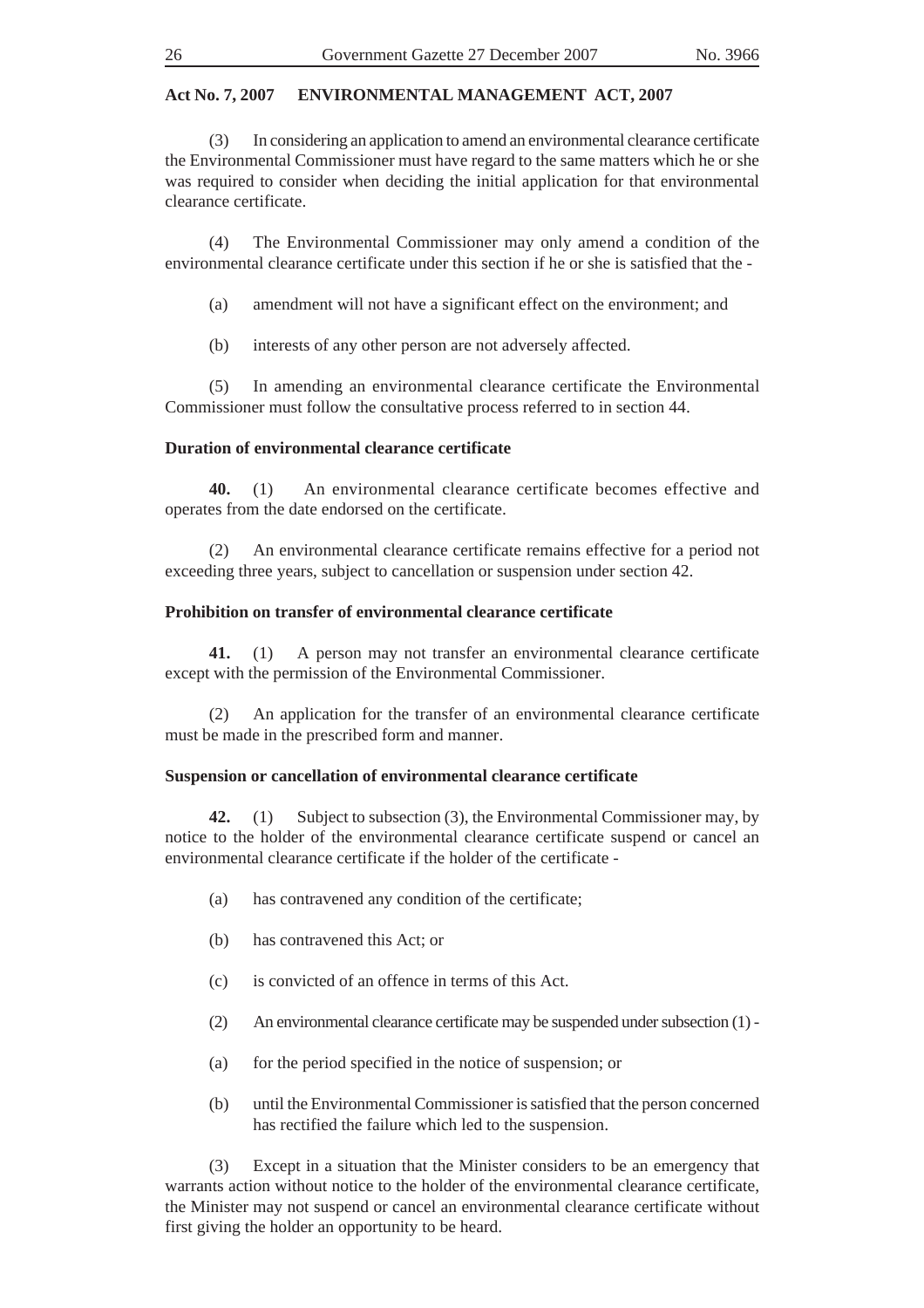(4) The Environmental Commissioner may, for good reason shown, reinstate an environmental clearance certificate cancelled or suspended under subsection (1).

In suspending, canceling or reinstating an environmental clearance certificate in terms of this section, the Environmental Commissioner must follow the consultative process referred to in section 44.

#### **Offences relating to this Part**

- **43.** (1) A person commits an offence, if the person -
- (a) alters or forges an environmental clearance certificate or any notice, order or document issued under this Part;
- (b) knowingly gives false information in any application for an environmental clearance certificate made under this Part;
- (c) without lawful excuse, fails or refuses to give data or information, or gives false or misleading data or information when required to give information in terms of this Part; or
- (d) makes any false entry or declaration in any register, record or document required to be kept in terms of this Part.
- (2) A person convicted of an offence -
- (a) contemplated in subsection (1) is liable to a fine not exceeding N\$100 000 or imprisonment for a period not exceeding ten years or to both such fine and such imprisonment; and
- (b) who after such conviction continues in the course of conduct which constituted such offence, commits a continuing offence and is liable to a fine not exceeding N\$10 000 or to imprisonment for a period not exceeding one year or to both such fine and such imprisonment in respect of every day on which he continues with the conduct.

#### PART IX

#### SPECIAL PROVISIONS RELATING TO ENVIRONMENTAL ASSESSMENTS

#### **Consultation**

**44.** (1) When in terms of this Act the Minister or the Environmental Commissioner is required to consult, the Minister or the Environmental Commissioner, as the case may be -

- (a) must consult the organ of state whose area of responsibility may be affected by the performance of the function or duty or the exercise of the power; and
- (b) may, where appropriate, consult any other interested or affected person.

(2) When in terms of this Act the Minister or the Environmental Commissioner is required to consult any person or organ of state, such consultation is regarded as having been satisfied if a written notification of intention to act has been made to that person or organ of state and no response has been received within a reasonable time.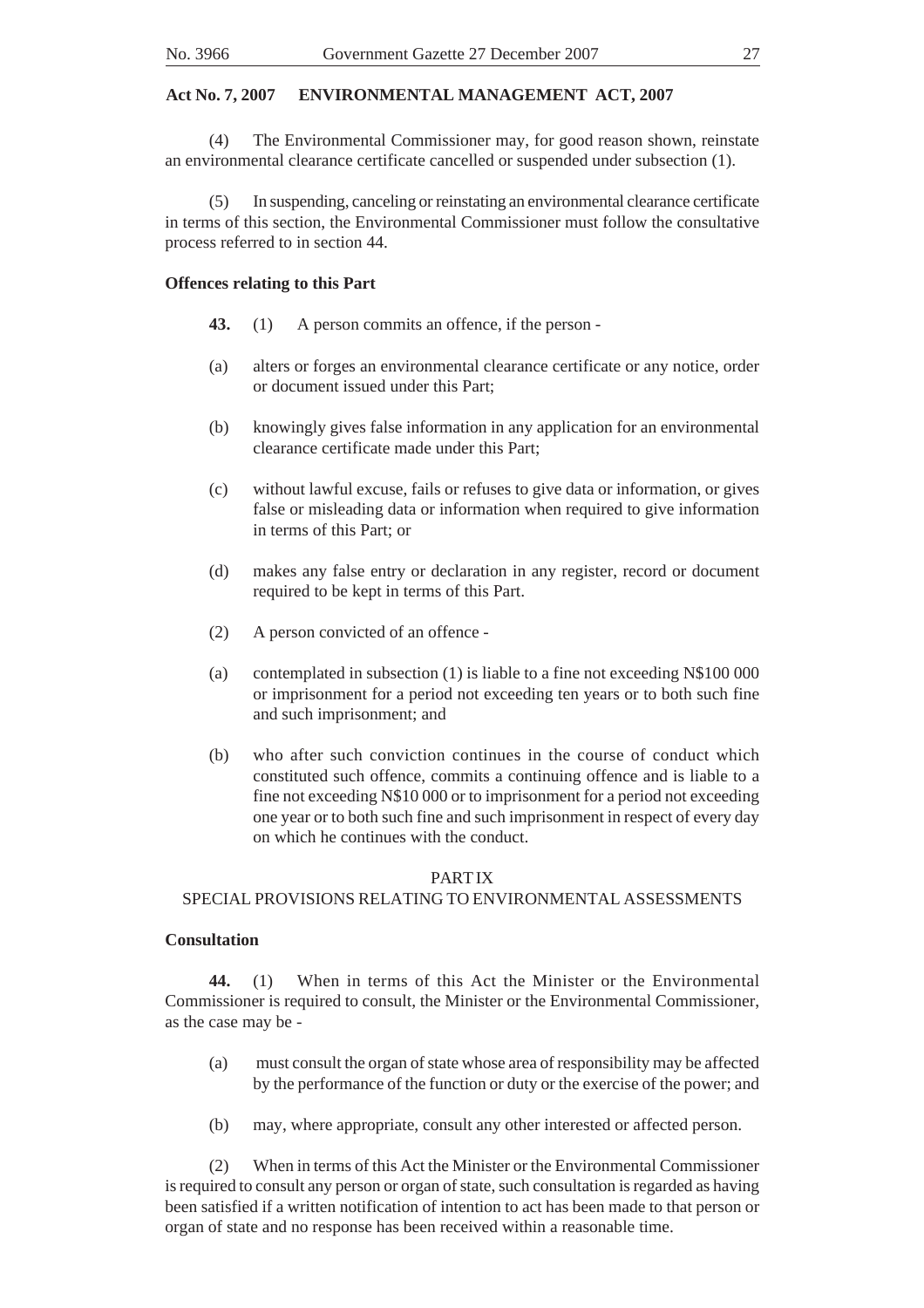# **Appointment of external specialist**

**45.** The Environmental Commissioner may with the approval of the Minister appoint an external specialist reviewer and may recover costs from the proponent in instances where -

- (a) the technical knowledge required to review any aspect of an assessment is not readily available within the Ministry; or
- (b) a high level of objectivity is required which is not apparent in the documents submitted, in order to ascertain whether the information contained in such documents is adequate for decision-making.

### **Assessment costs may be recovered**

**46.** The Environmental Commissioner may order the proponent to pay prescribed fees or charges for all or part of the costs that are incurred by or on behalf of the Ministry, as the case may be, in carrying out an assessment under this Act.

### **Access to environmental information**

**47.** Organs of state are entitled to have access to prescribed environmental information held by any person where that information is necessary to enable such organs of state to perform their duties in terms of this Act or any other law concerned with the protection of the environment or the use of natural resources.

#### **International environmental agreements**

**48.** The Minister may introduce legislation in Parliament or make such regulations as may be necessary for giving effect to an international environmental agreement to which Namibia is a party, and such legislation and regulations may deal with the following -

- (a) the co-ordination of the implementation of the agreement;
- (b) the allocation of responsibilities in terms of the agreement, including those of other organs of state;
- (c) the gathering of information, including for the purposes of compiling and updating reports required in terms of the agreement and for submission to Parliament;
- (d) the dissemination of information related to the agreement and reports from international meetings;
- (e) initiatives and steps regarding research, education, training, awareness raising and capacity building;
- (f) ensuring public participation;
- (g) implementation of and compliance with the provisions of the agreement, including the creation of offences and the prescription of penalties where applicable; and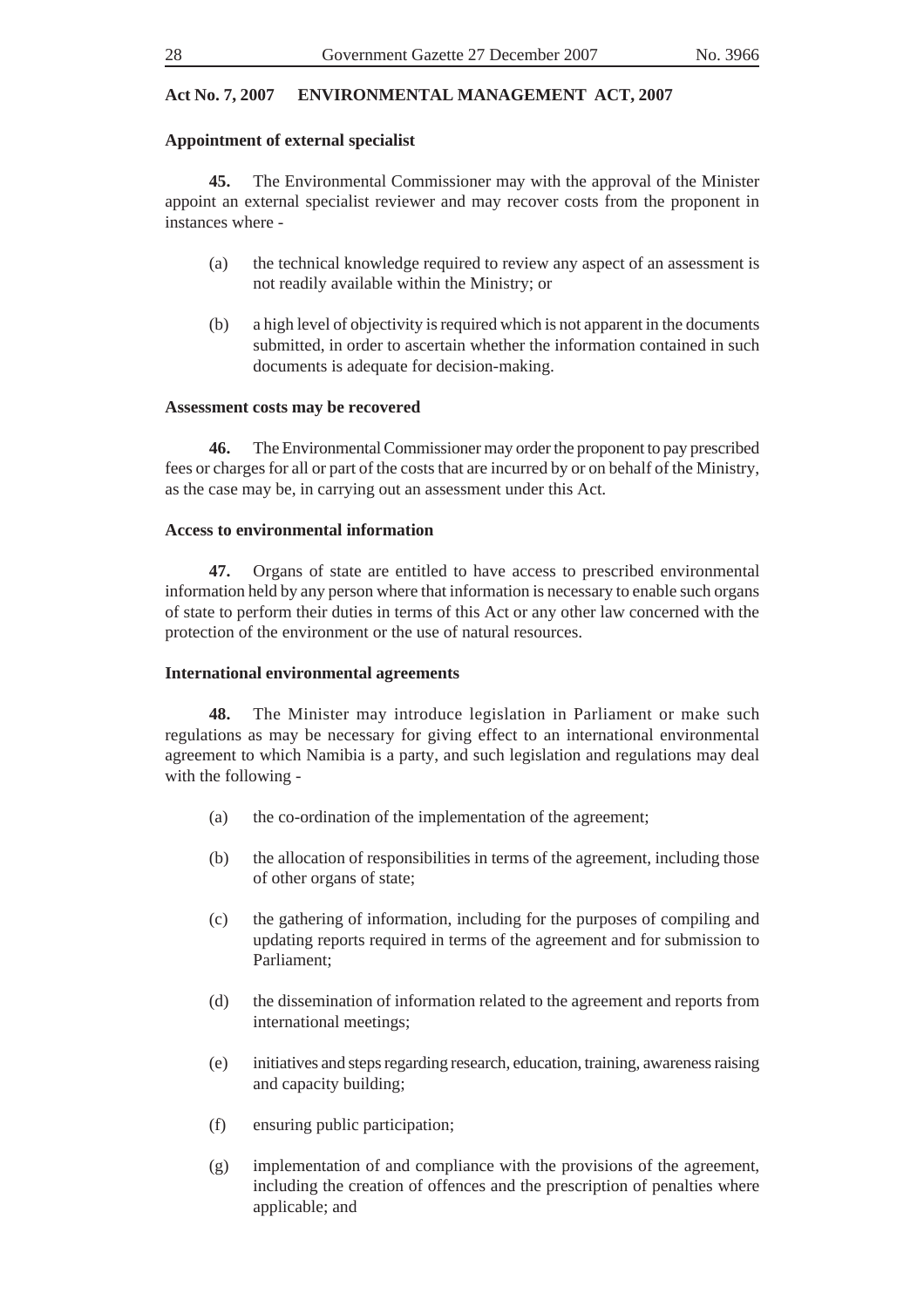(h) any other matter necessary to give effect to the agreement.

# PART X GENERAL PROVISIONS

#### **Delegation**

**49.** (1) The Environmental Commissioner may delegate the exercise of any of his or her powers, and the performance of any of his or her duties or functions, to -

- (a) the holder of an office in the Ministry, who has the qualifications set out in section 16(1); or
- (b) an organ of state.
- (2) A delegation referred to in subsection (1) -
- (a) must be in writing;
- (b) may be subject to conditions; and
- (c) does not prevent the exercise of the power or the performance of the duty by the Environmental Commissioner.

(3) The Environmental Commissioner may withdraw any delegation made in terms of subsection (1).

#### **Appeals to Minister**

**50.** (1) Any person aggrieved by a decision of the Environmental Commissioner in the exercise of any power in terms of this Act may appeal to the Minister against that decision.

(2) An appeal made under subsection (1), must be noted and must be dealt with in the prescribed form and manner.

(3) The Minister may consider and determine the appeal or may appoint an appeal panel consisting of persons who have knowledge of, and are experienced, in environmental matters to advise the Minister on the appeal.

(4) The Minister must consider the appeal made under subsection (1), and may confirm, set aside or vary the order or the decision or make any other appropriate order including an order that the prescribed fee paid by the appellant, or any part thereof, be refunded.

(5) Any expenditure resulting from the performance of duties by the appeal panel in terms of subsection (3) must be paid from the State Revenue Fund from moneys appropriated by Parliament for that purpose.

(6) An appeal made under subsection (1) does not suspend the operation or execution of the decision pending the decision of the Minister, unless the Minster, on the application of a party, directs otherwise.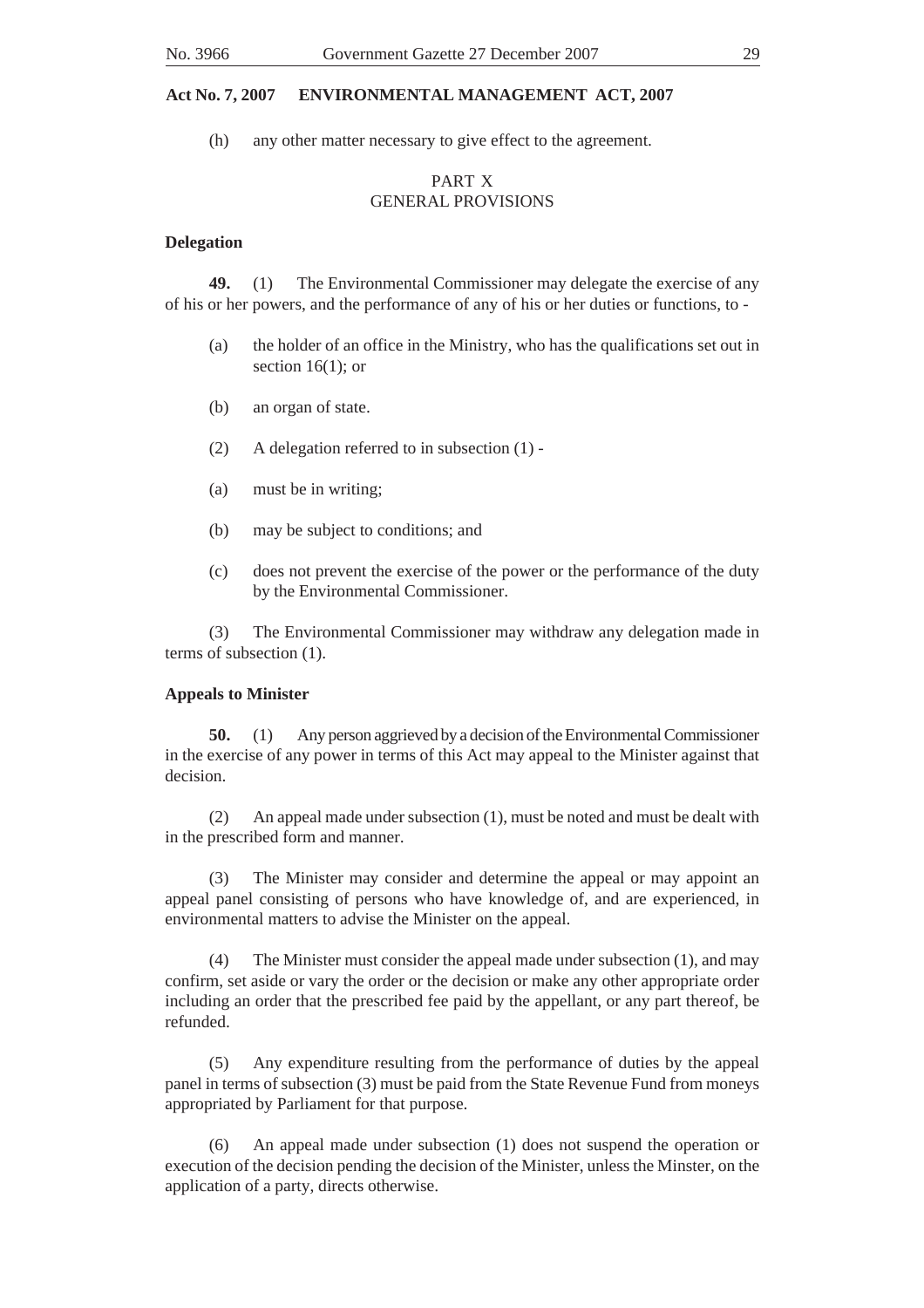# **Appeal to High Court against Minister's decision**

**51.** (1) Any person aggrieved by a decision of the Minister made in terms of section 50(4) or a decision under section 21 may appeal, on points of law only, against that decision to the High Court within the prescribed time and in the prescribed manner.

(2) The appeal must be proceeded with as if it were an appeal from a Magistrate's Court to a High Court.

# **Limitation of liability**

- **52.** The State or any other person is not liable for any damage or loss caused by -
- (a) the exercise of any power or the performance of any duty under this Act; or
- (b) the failure to exercise any power, or perform any function or duty under this Act,

unless the exercise of or failure to exercise the power, or performance or failure to perform the duty was unlawful, negligent or in bad faith.

# **Offence by a body corporate and jurisdiction**

**53.** (1) If an offence under this Act which has been committed by a body corporate is proven to have been committed with the consent or connivance or, or to be attributable to any neglect on the part of -

- (a) any director, member, trustee, manager or other similar officer of the body corporate; or
- (b) any person who was purporting to act in the capacity of a director, member, trustee, manager or similar officer,

that person as well as the body corporate is deemed to have committed the offence and is liable to be proceeded against and punished accordingly.

(2) Despite any other law to the contrary, a magistrate's court has jurisdiction to impose any penalty provided for in terms of this Act.

# **Forfeiture and payment into Fund**

**54.** (1) A court convicting a person of an offence under this Act may, in addition to any penalty imposed in respect of that offence -

- (a) order that the any equipment, record, register, document or any other material object that was used for the purpose of or in connection with the commission of the offence be forfeited to the State; and
- (b) summarily enquire into and assess the monetary value of any advantage gained or likely to be gained by that person in consequence of that offence and impose on that person a fine to a maximum equal to the monetary value so assessed or, in default of payment of the fine, to imprisonment for a period not exceeding one year.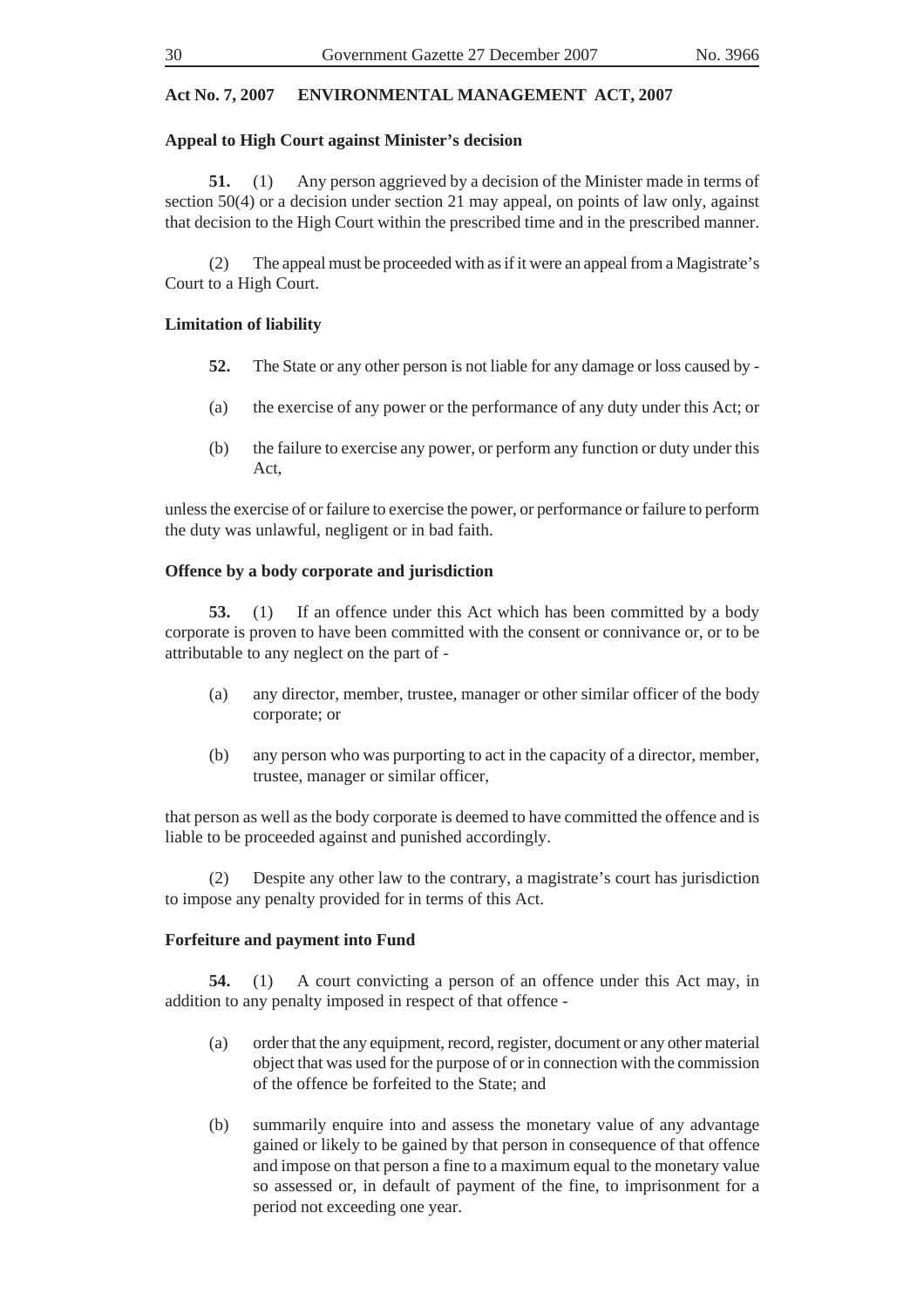(2) Section 35 of the Criminal Procedure Act applies with necessary changes to a forfeiture under subsection (1).

(3) Money received as payment of a penalty following a conviction in terms of this Act, or the proceeds from the sale of anything declared forfeited in terms of section 35 of the Criminal Procedure Act following a conviction in terms of this Act, or any fee or charge payable in terms of this Act, must be paid into the Fund.

### **Act to bind State**

**55.** This Act binds the State.

### **Regulations**

- **56.** (1) The Minister may make regulations relating to -
- (a) the disposal of certain types of waste;
- (b) the granting of exemption from any provision of this Act and the conditions subject to which such exemption may be granted;
- (c) the requirements for listing or delisting of activities in terms of section 27 or 29;
- (d) what constitutes an activity for purposes of listing or delisting in terms of section 27 or 29, and for that purpose the Minister may -
	- (i) categorise activities according to size, production or storage capacity, timing, geographical location, potential for significant effects, type of industry to which the activities are related, type of proponent or on any other basis that the Minister considers appropriate, and
	- (ii) provide differently for the different categories of activities;
- (e) the form and content of an application, for an environmental clearance certificate, the transfer, amendment or renewal of the certificate;
- (f) the form and content of a register, record or any other document required to be kept under this Act;
- (g) fees payable for any application made in terms of this Act and the manner of payment of fees;
- (h) fees payable for request for records and other information kept in terms of this Act;
- (i) the assessment process;
- (j) the content of an assessment report;
- (k) the procedure and time limits within which organs of state must do anything required to be done in terms of this Act;